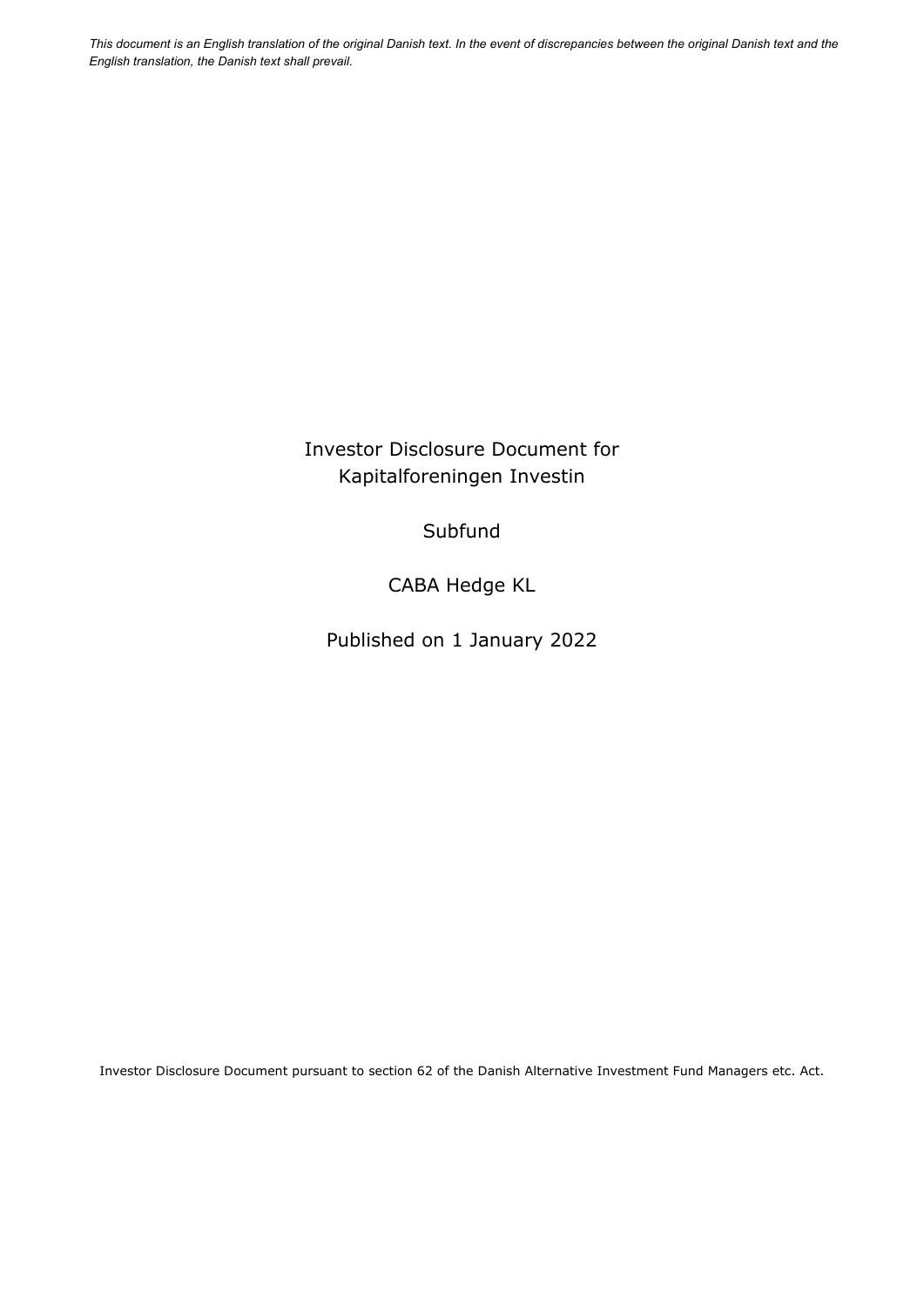# **TABLE OF CONTENTS**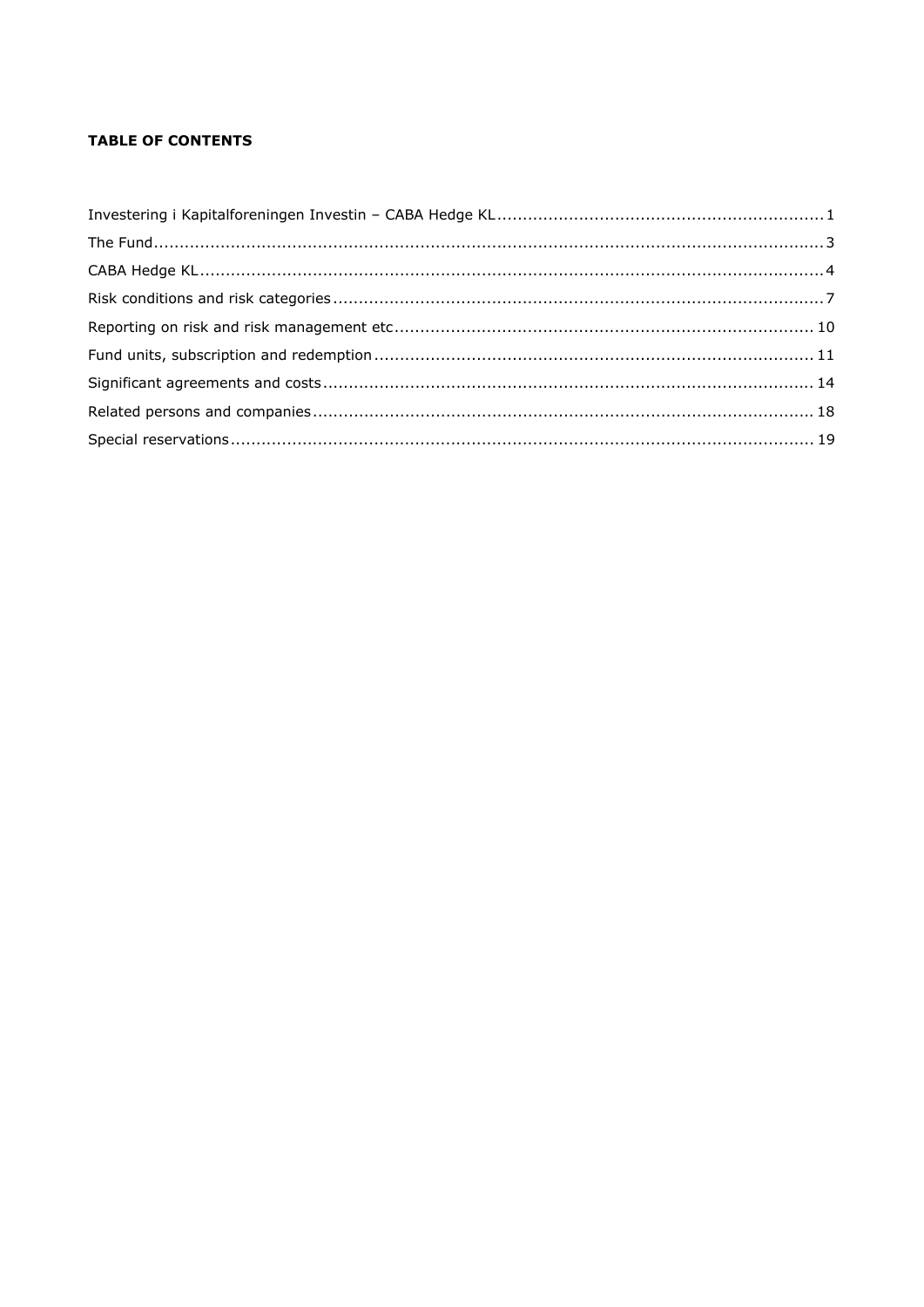# **INVESTERING I KAPITALFORENINGEN INVESTIN – CABA HEDGE KL**

The legal implications of an investor's investment in one or more units of a subfund of the Fund generally correspond to those of any other investment in ordinary securities. Upon registration of the unit, the investor will own a proportionate share of the Fund equal to the investment.

## **Liability**

Investors in the Fund are liable only for their investments and are otherwise not liable for the obligations of the Fund. The units are freely transferable and negotiable within the group of investors as specified in the Articles of Association. No unit carries special rights. No investor in the Fund is obliged to have its units redeemed.

## **Fair treatment of investors and preferential treatment**

The investment fund manager helps ensure that investors in each subfund are treated fairly. No investor has preferential rights.

All investors generally have the same rights in respect of matters that relate to all investors in the Fund. With regard to matters that only relate to investors in an individual subfund, all investors in the subfund have the same rights.

In connection with order handling, business procedures ensure that all subfunds of the Fund are treated uniformly and fairly. Trades in the same securities are thus executed at the same time for all subfunds if the investment decisions have been made simultaneously. Special circumstances may arise in which all subfunds do not trade simultaneously due to conditions beyond the investment fund manager's control.

The investment fund manager acts with the utmost due care and diligence in treating the individual subfund and its investors fairly. However, it must be stressed that it is not always possible to ensure all investors equal treatment, irrespective of the efforts made. The investment fund manager relies on business procedures describing best practice in such situations.

#### **Negotiability and transferability**

The Fund's units are negotiable instruments, and no restrictions apply to their negotiability.

#### **Dissolution**

The Board of Directors may recommend that investors adopt a resolution to dissolve a fund or subfund. Such recommendation may result from, for instance, inadequate capital resources or outdated investment areas of the Fund or subfund.

Resolutions to dissolve, merge or demerge a fund or subfund require that not less than two thirds of the votes cast and of the Fund's or subfund's net asset value represented at the general meeting be in favour of such resolution.

#### **Transfer**

No special rules apply to the transfer of investors from one subfund to another within the Fund. A transfer is considered a redemption with a subsequent issue on ordinary terms.

#### **Voting rights**

Investors in the subfund have one vote for each unit of DKK 100. Voting rights may be exercised if the unit has been registered in the name of the holder in the Fund's register of investors one week before a general meeting.

There are no restrictions on voting rights.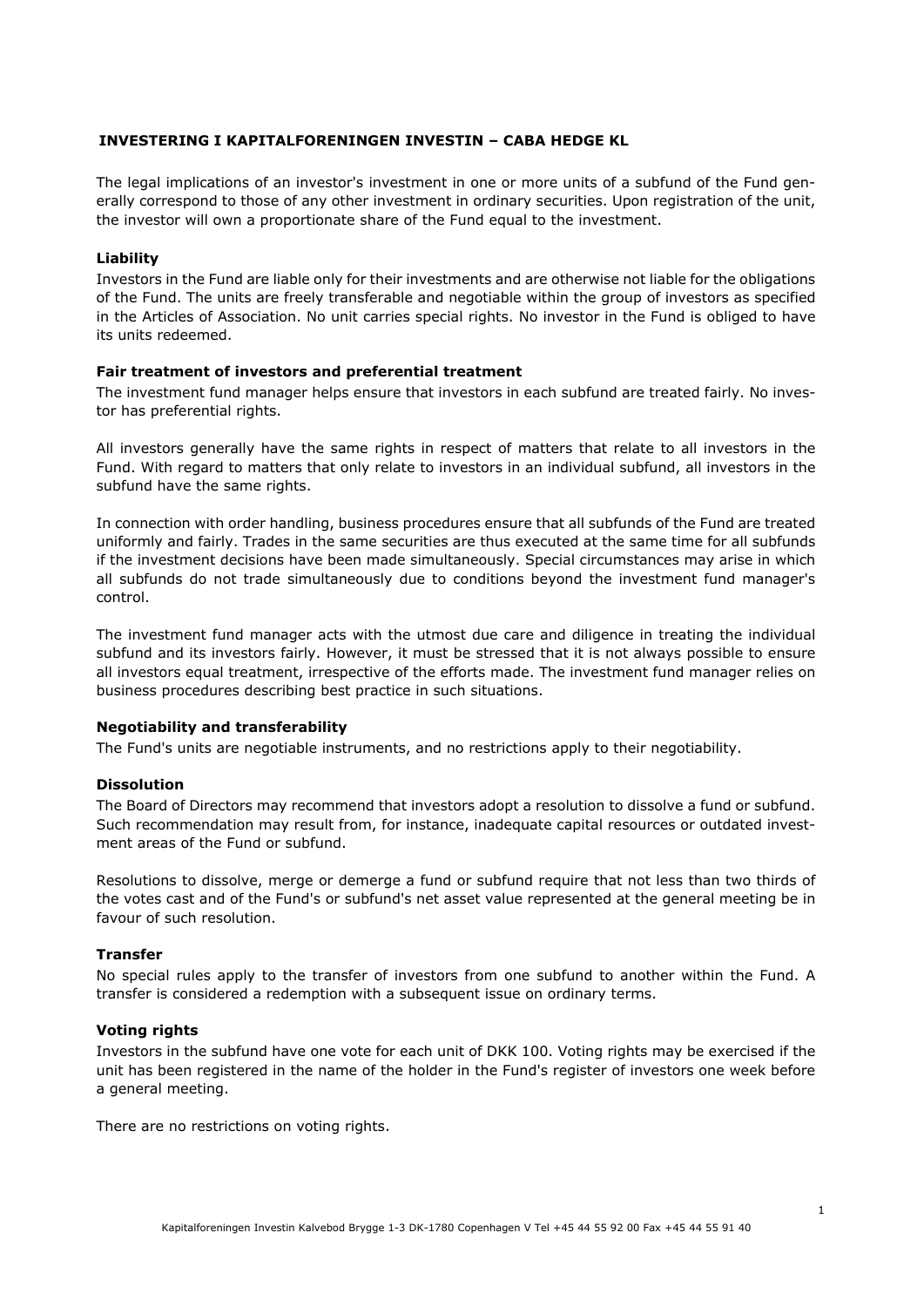# **Rights**

No unit carries special rights.

## **Change of risk limits and investment strategy**

Within the scope of the Articles of Association, the Board of Directors may change the risk limits and investment strategy on an ongoing basis. If the desired changes are outside the scope of the Articles of Association, the Board of Directors will propose to investors at an ordinary or extraordinary general meeting that the Fund's Articles of Association be amended.

## **Jurisdiction, governing law and acts of perfection**

The legal implications of investing in units in the Fund are described above. The Fund was established in Denmark and is subject to Danish legislation.

Any purchase or sale of units in subfunds of the Fund will thus be subject to Danish law and venue. Legal proceedings must consequently be brought before a Danish court of law pursuant to the rules of the Danish Administration of Justice Act.

The only condition for acts of perfection under Danish law is that registration of rightful holders of units, like any other securities, be made when the units are transferred in or out of the Fund's custody account to or from a holder's custody account. Units are assumed to be held with a Danish depositary.

No other specific acts of perfection apply.

Investors are recommended to consult their own advisers about personal investment and tax positions.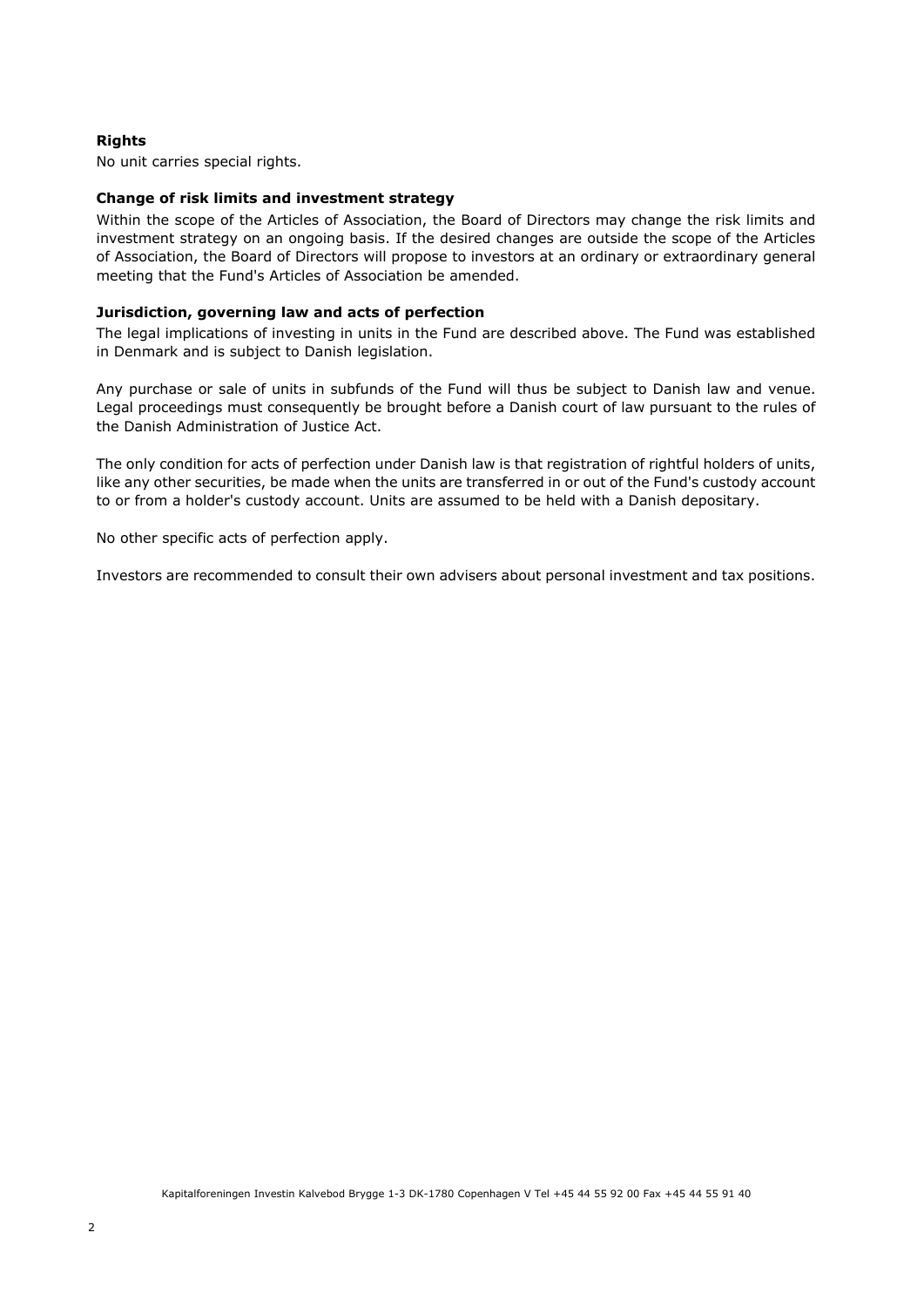# **THE FUND**

# **Name and address**

Kapitalforeningen Investin c/o Nykredit Portefølje Administration A/S Kalvebod Brygge 1-3 DK-1780 Copenhagen V

The registered office of the Fund is located in the City of Copenhagen.

# **Registration numbers**

Danish FSA reg no: 24.046 CVR no 32 83 15 32

# **Formation**

Kapitalforeningen Investin was formed on 12 March 2010. At a general meeting held on 28 March 2014, the Fund changed status to an alternative investment fund pursuant to the Danish Alternative Investment Fund Managers etc. Act.

# **Object**

The object of the Fund, in accordance with its Articles of Association, is [from one or more investors] to create a return for the investors of the Fund by investing in liquid funds, including foreign currency, or in financial instruments included in Annex 5 of the Danish Financial Business Act.

# **Articles of Association and annual reports**

The Fund's Articles of Association are available on the Fund's website: cabacapital.dk/caba-hedge-kl.

The Fund's annual report is presented in accordance with the Danish Financial Statements Act. The annual report has been adapted to reflect the Fund's special activities. The financial year is the calendar year. Articles of Association and annual reports are available upon request from Nykredit Portefølje Administration A/S.

The funds of the individual subfunds are treated separately for administrative and accounting purposes. Separate financial statements are prepared for each subfund. Administration costs that cannot be directly attributed to a subfund are allocated to the subfunds in accordance with the relevant provisions of the Articles of Association.

# **Net asset value**

At end-December 2021, the net asset value of the Fund came to DKK 12.66 billion.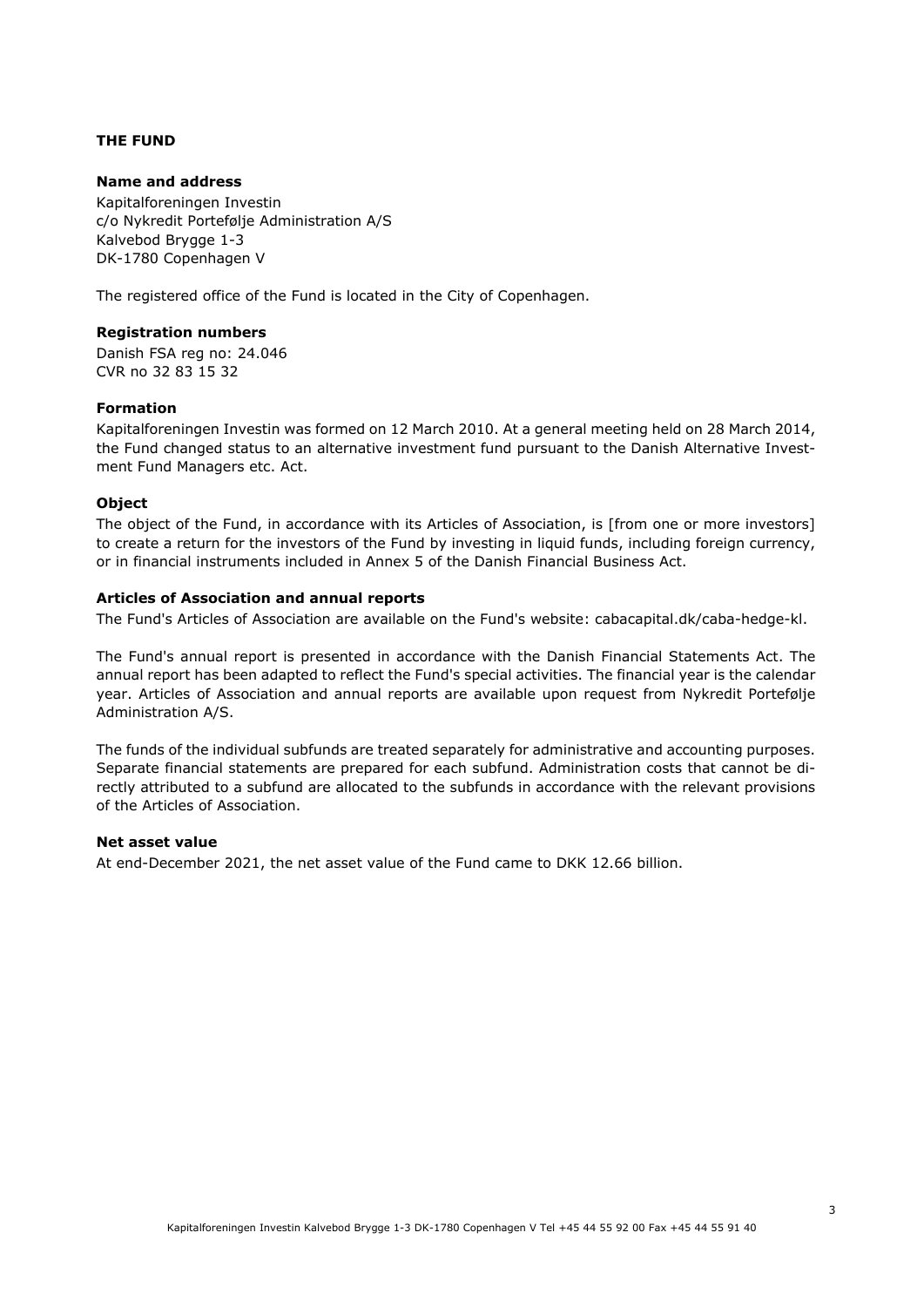# **CABA HEDGE KL**

## **Resolution on formation**

A resolution was made to form the subfund CABA Hedge KL at the meeting of the Board of Directors held on 31 March 2017.

## **The purpose of the subfund**

The target of the subfund is to achieve an absolute return of an average 5-6% pa over a 5-year period. There is no guarantee of reaching the target.

# **Investment area**

The subfund invests in government bonds and mortgage bonds as well as bonds offering equivalent security, including "særligt dækkede obligationer" and "særligt dækkede realkreditobligationer". The bonds must have a rating of at least AA from S&P or an equivalent rating from Moody's or another internationally recognised credit rating agency at the time of investment.

In addition, the subfund may invest in rated and unrated Danish junior covered bonds and place its funds in money market instruments listed in Annex 5 of the Danish Financial Business Act.

The subfund may deposit liquid funds with a credit institution in a country within the European Union or a country with which the Union has made an agreement in the financial area.

The subfund may deposit its assets in a collateral account with the Fund's depositary in connection with leverage.

### **Investment strategy**

The subfund mainly invests in mortgage bonds in Denmark and Sweden and hedges its risk by selling government bonds and swaps etc. The subfund seeks to have minimal interest rate and foreign exchange risk. The subfund applies leverage, and the invested capital is partly used as collateral.

The risk is also related to non-measurable, unexpected events that affect investors' risk tolerance. The risk and leverage of the subfund will vary over time depending on the investment manager's assessment of investment opportunities at a given point in time.

The subfund's investments are subject to the following restrictions:

The subfund may have not more than 700% of its net asset value invested in one single issue.

The subfund's currency exposure in SEK and GBP must be hedged against DKK or EUR. The subfund's currency exposure in each currency may not exceed +/- 20% of the subfund's net asset value.

The types of assets and financial instruments mentioned above must be denominated in DKK, SEK, EUR or GBP.

The bonds must have a credit rating of at least AA from S&P, Moody's or another internationally recognised credit rating agency at the time of investment.

The subfund's spread risk may not exceed 52% at any time. This means that in case of yield spread widening of 1 percentage point, the maximum permissible decline in the net asset value is 52%.

# **Disclosures under the Sustainable Finance Disclosure Regulation**

The subfund is currently classified as an Article 6 fund pursuant to Regulation (EU) 2019/2088 of 27 November 2019 (the Sustainable Finance Disclosure Regulation).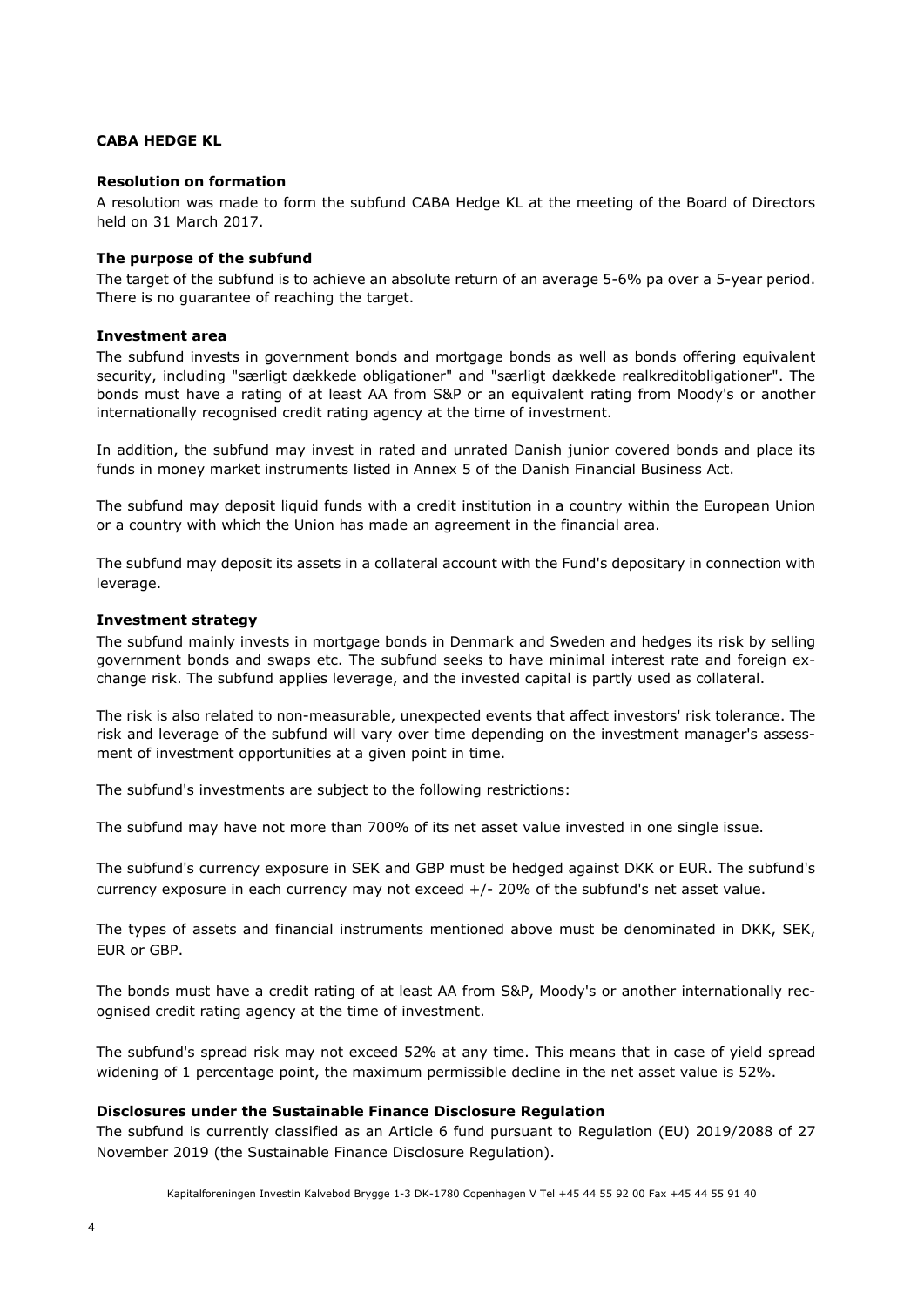The subfund does not specifically integrate sustainability risks or other sustainability aspects in its investment decisions. The subfund makes no separate analyses or assessments of the impacts of sustainability risks on the return beyond specifying that the subfund's return will reflect the subfund's investment strategy of mainly investing in Danish and Swedish mortgage bonds, in this connection using leveraging as well as hedging as described above under "Investment strategy" in this Investor Disclosure Document – including any implied ESG risks.

# **Disclosures under the Taxonomy Regulation**

The investments underlying the financial products do not take into account the EU criteria for environmentally sustainable economic activities.

# **Derivative financial instruments**

The subfund may apply derivative financial instruments for the purpose of leverage, risk hedging and optimising the subfund's return/risk profile, including repo and forward transactions for leverage and short selling.

# **Loans**

The subfund may raise loans pursuant to the relevant provisions of Danish legislation.

# **Loans and leverage**

The subfund may raise loans for up to 2,000% of its net asset value as part of its investment strategy, to obtain the liquidity necessary to redeem investors' units or temporary funding in connection with the reallocation of its investments or to exercise allotted subscription rights. Leverage is determined as the market value of long positions in bonds divided by the subfund's net asset value.

# **Benchmark**

The subfund does not apply a benchmark.

# **Risk factors**

Investors should be aware that the value of any investment in the subfund may be affected by basis risk, funding risk, leverage risk, credit risk, liquidity risk, counterparty risk, interest rate and bond market risk, cash deposit risk, credit/yield spread risk, issuer-specific risk, prepayment risk, foreign exchange risk and valuation risk.

The individual risk factors are described in detail in the section "Risk scenarios and risk factors".

# **Valuation of assets**

Assets are valued in accordance with the accounting provisions of the Danish Alternative Investment Fund Managers etc. Act as well as the accounting provisions of the Danish Investment Associations etc. Act.

Bonds and derivative financial instruments are measured on initial recognition at fair value on the transaction date and subsequently at fair value. However, the fair value of bonds redeemed is measured at the present value of the bonds. Cash and cash equivalents are entered at nominal value.

The fair value of bonds and derivative financial instruments is determined on the basis of generally accepted valuation techniques. These techniques include corresponding recent transactions between independent parties, reference to other corresponding instruments and an analysis of discounted cash flows as well as option models and other models based on observable market data.

# **Distribution**

The subfund is an accumulation subfund and will not make distributions. Instead, net profit will be transferred to net assets attributable to unitholders of the subfund.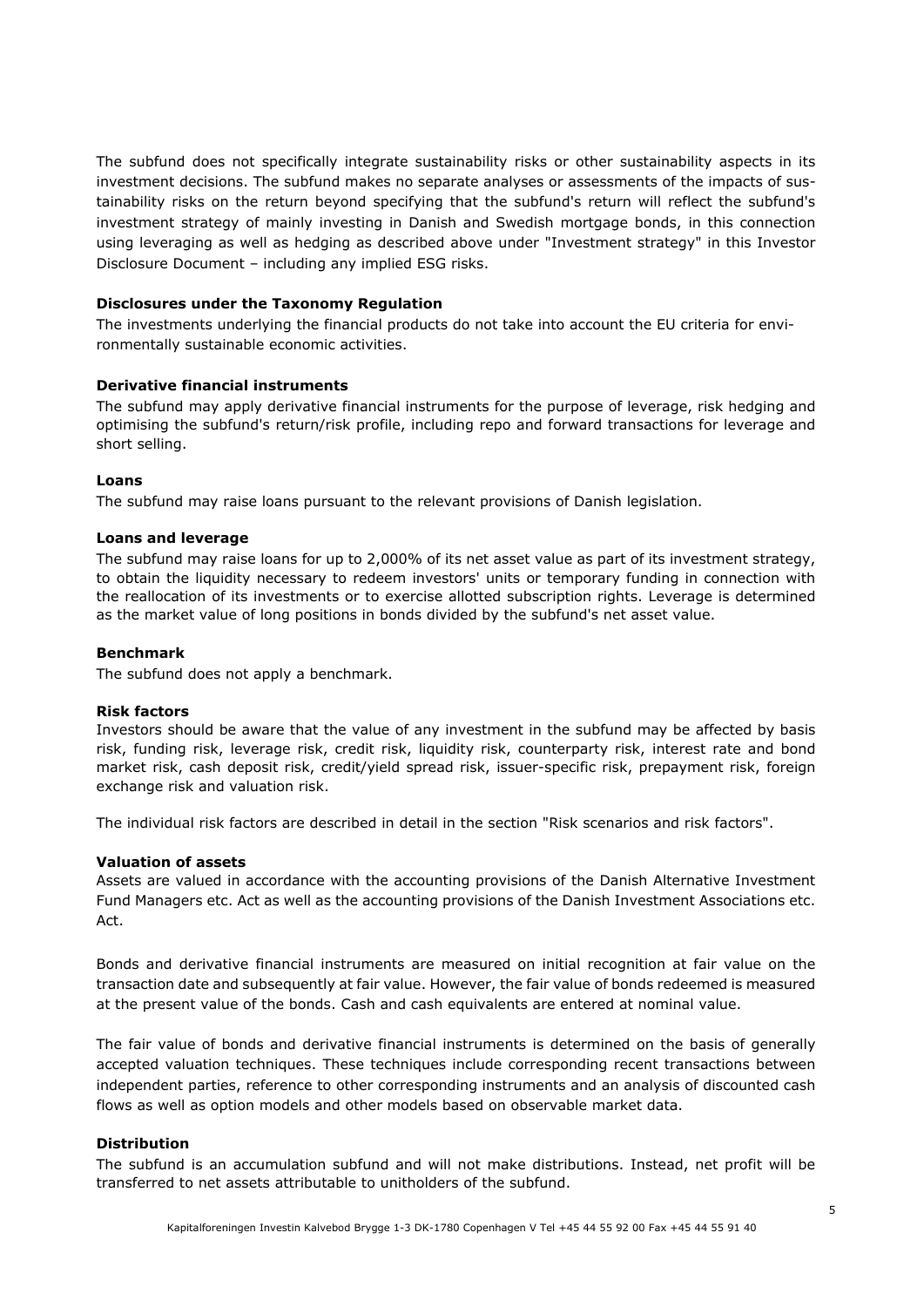# **Investor profile/The typical investor**

CABA Hedge KL A is open to retail investors.

CABA Hedge KL W is open to institutional, professional and semi-professional investors. According to the investor profile, investors undertake to make an investment worth at least EUR 100,000.

Investments in the subfund should only form a limited proportion of a large, well-diversified portfolio. Investors should have an investment horizon of at least four years.

The subfund is most suitable for types of investment that are not disadvantaged by being taxed according to the market value principle, cf the section on tax rules.

#### **Tax rules**

Generally, the subfund is not liable to tax, as it is an accumulation subfund, cf section  $3(1)(\text{six})$  of the Danish Corporation Tax Act. However, dividend received from Danish companies and equity-based investment subfunds is subject to 15% tax, cf the same provision.

Tax rules applying to the investors:

Returns on units purchased with available capital are taxed according to the market-value principle. Therefore, both realised and unrealised gains are taxed annually, and any losses are deductible. Investors subject to Danish personal tax legislation are liable to pay capital gains tax, while companies are liable to pay corporate income tax.

Returns on units purchased under a pension plan are taxed annually according to the market-value principle and the Danish Pension Returns Tax Act.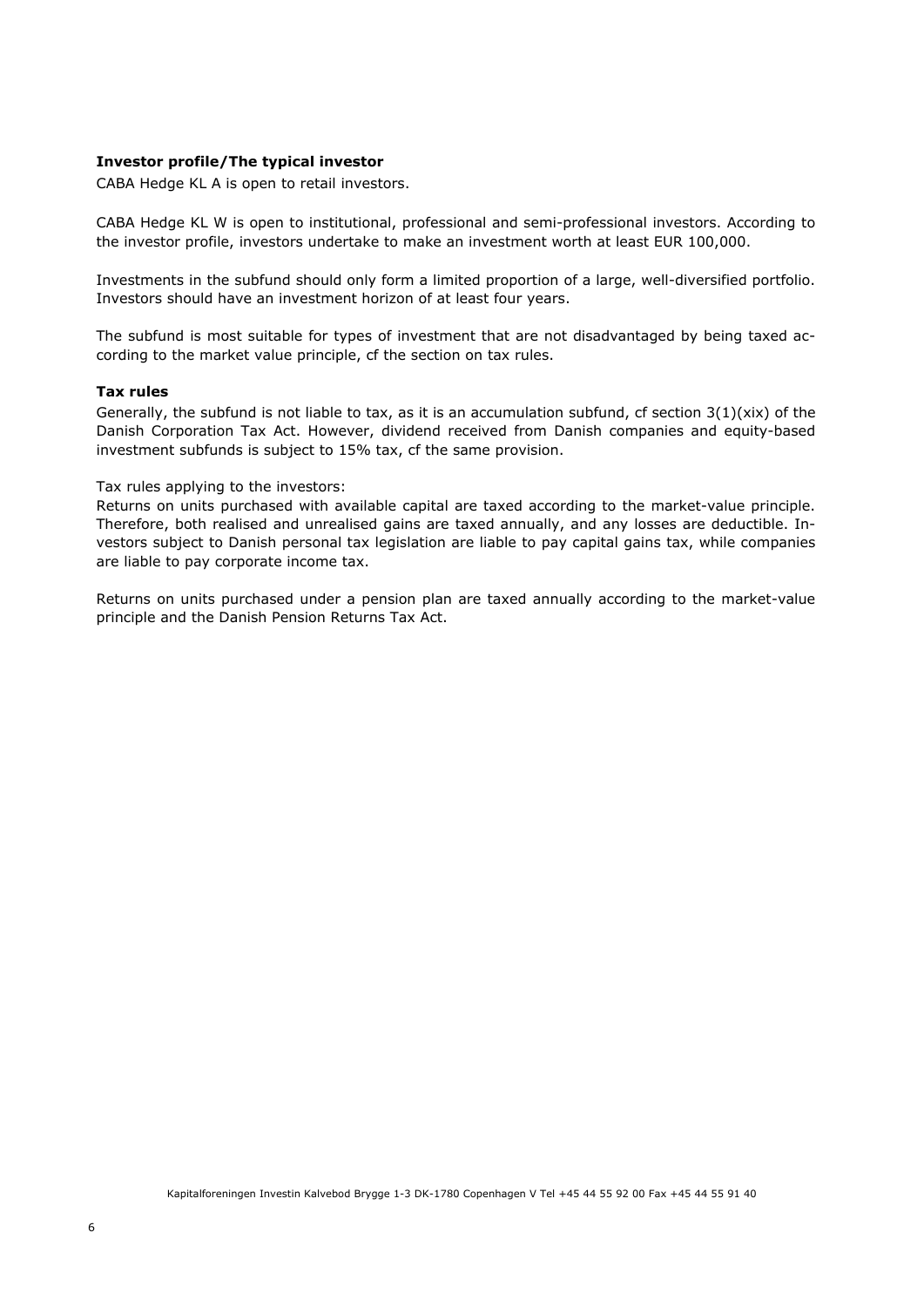# **RISK CONDITIONS AND RISK CATEGORIES**

Like any other investment, investing in units in the subfund implies a risk of loss. The value of units in a subfund may vary over time and may thus at any given time be worth less, the same or more than at the time of investment. Investors should therefore be aware that investment in fund units is not comparable with making a bank deposit and that the value of the investment is not guaranteed.

The risk category of the Fund's subfund is indicated on a scale from 1 to 7. The risk category indicates the typical correlation between the risk and the return potential of investing in the subfund and is determined on the basis of fluctuations in the subfund's net asset value per unit over the past five years and/or representative data. The determination has the disadvantage that it does not allow for the significant tail risk of the subfund.

It should be noted that the risk category of the subfund may change over time and that the historical data forming the basis for the current risk categorisation do not necessarily reflect the future risk profile.

Below, the risk category of the subfund is indicated on a scale from 1 to 7. Risk category 1 indicates minor price fluctuations and thus low risk and typically entails lower returns. Risk category 7 indicates major price fluctuations and high risk and typically entails a higher return potential.

| <b>Subfund</b> | <b>Risk categories 1-7</b> |
|----------------|----------------------------|
| CABA Hedge KL  |                            |

The Fund makes continuous efforts to maintain the risk profile of the subfund through appropriate diversification of the subfund's investments within the scope of Danish legislation and the Articles of Association of the Fund.

For the current risk categories, please see the Key Investor Information about the subfund on the investment adviser's website, www.cabacapital.dk/caba-hedge-kl.

The Fund's subfund may be exposed to different risk factors. A number of such potential risk factors are listed below. Please note that the list is not exhaustive and that other factors may affect the value of an investment. Investors should be particularly aware that the value of any investment in the subfund may be affected by the following risks in particular.

# **Basis risk**

Basis risk is the risk that the prices of financial instruments used in a hedging strategy move in a way that makes the strategy less efficient.

# **Funding risk**

Funding risk occurs where a subfund's activity depends on the access to leverage – either in the form of loans or repo transactions. Discontinued access will prevent the subfund from implementing its investment strategy and will imply a risk of forced selling of positions at unfavourable prices.

#### **Leverage risk**

If a subfund uses leverage, its performance may fluctuate more up and down compared with market performance. Leverage may involve losses exceeding the capital invested in the subfund. Consequently, there is a risk that the subfund may go bankrupt and that investors lose their entire investment in the subfund.

## **Credit risk**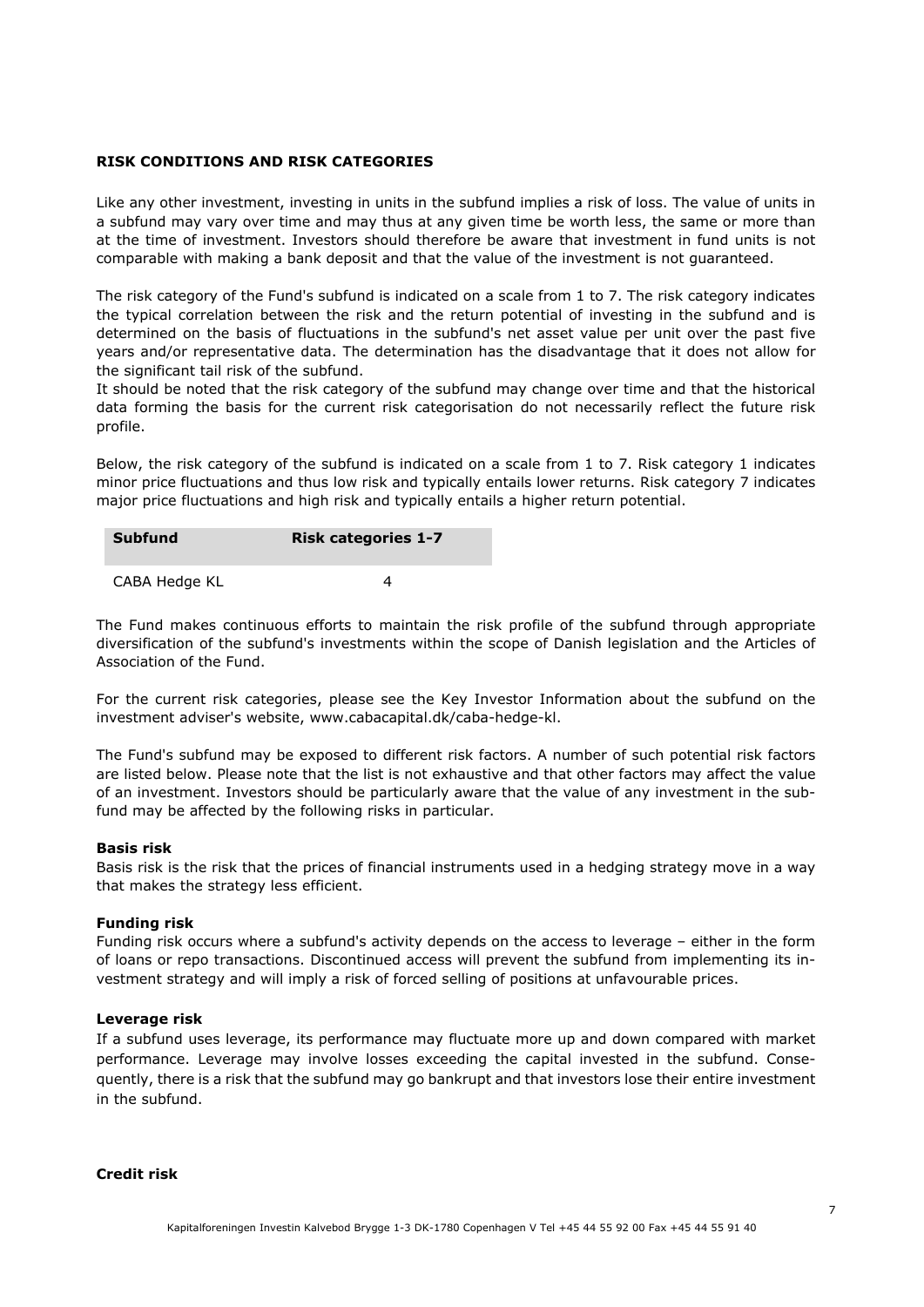Credit risk pertains particularly to a subfund's investment in bonds. Bonds involve a risk of loss, should the issuer be unable to meet its payment obligations in the form of interest and principal payments on the bond debt.

# **Liquidity risk**

In special cases, local, national or global circumstances may render some securities or currencies difficult to buy and/or sell. For instance, if the relevant securities have been issued in a small amount, extensive buying or selling may drive market prices significantly up or down. This in itself may affect the value of the subfund's investments. In rare cases, this may cause the subfund to suspend the redemption and sale of new investment certificates for shorter or longer periods.

# **Counterparty risk**

When subfunds invest in derivative financial instruments and depositary receipts, such as ADRs and GDRs, or provide loans of securities, there is a risk that the counterparties do not meet their obligations. This may cause a loss to the subfund.

# **Interest rate and bond market risk**

Subfunds investing in bond markets will be exposed to risk when interest rates fluctuate. Interest rate levels are affected by national and international macroeconomic factors such as business trends, fiscal and monetary policies and inflation expectations. When interest rates rise, bond prices decline, reducing the value of a subfund's investments. Interest rate risk may be described in terms of duration, indicating the price risk related to the bonds in which the subfund invests. The lower the duration, the lower the interest rate sensitivity of the bonds.

# **Cash deposit risk**

A subfund may place part of its net asset value as a cash deposit or a fixed-term deposit with a bank, eg the Fund's depositary. The subfund incurs a risk of loss in case of the bank's bankruptcy.

# **Credit/yield spread risk**

Credit spreads/yield spreads indicate the difference in yield between secure government bonds and other types of bonds issued in the same currency and with the same maturity. Credit spreads reflect the premium in the form of a yield pick-up earned by investors when assuming added credit risk by investing in other, less secure bonds. In periods of turbulence in financial markets, yield spreads may widen fast and considerably, causing a capital loss on a subfund's investments.

# **Issuer-specific risk**

The value of individual securities may fluctuate more than the market as a whole, thereby generating a return that differs from that of the market. The value of an individual security depends on, for instance, the earnings of the company issuing the equity or corporate bond, which in turn may be affected by factors such as regulation, competition and liquidity. If a subfund has a large percentage of its net asset value invested in one security, it becomes more sensitive to this issuer's situation, and the value of the subfund may vary substantially. If the issuer defaults, the subfund may sustain a loss.

# **Prepayment risk**

A subfund investing in callable mortgage bonds incurs the risk of prepayment. The subfund may suffer a loss if the price of the prepaid bonds exceeds par (100), and the prepayment was not expected by the market.

# **Foreign exchange risk**

Investment in foreign securities entails a risk in connection with the exchange of foreign currencies for DKK, as exchange rates may fluctuate. Such fluctuations may affect the value of a subfund's investments in foreign securities, positively or negatively. If the subfund invests in Danish securities, there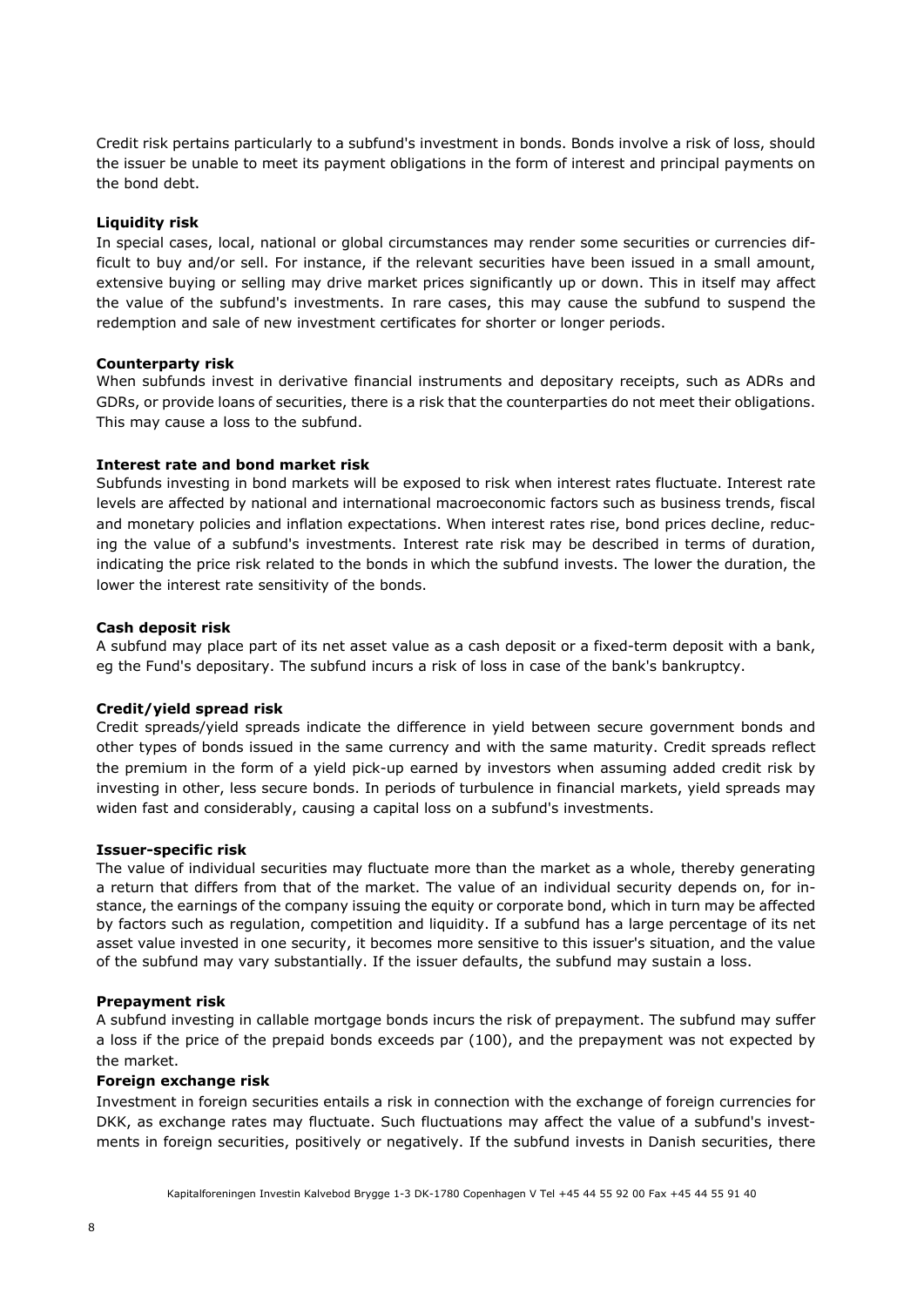is no direct foreign exchange risk, while subfunds investing in European securities incur limited foreign exchange risk. Subfunds that systematically hedge their positions vis-à-vis the DKK incur very limited foreign exchange risk. The description of the investment area of the individual subfund includes information on any hedging.

# **Valuation risk**

Investing in securities not traded on a regulated market or traded rarely may entail a risk in the current valuation. A subfund which invests extensively in unlisted securities must base its calculations of the net asset value per unit on periodic financial statements or other reporting. Such reporting will most often be based on calculated valuations that depend on valuation models and estimates of future earnings and cash flows. Valuation may thus be exposed to sudden upward or downward changes.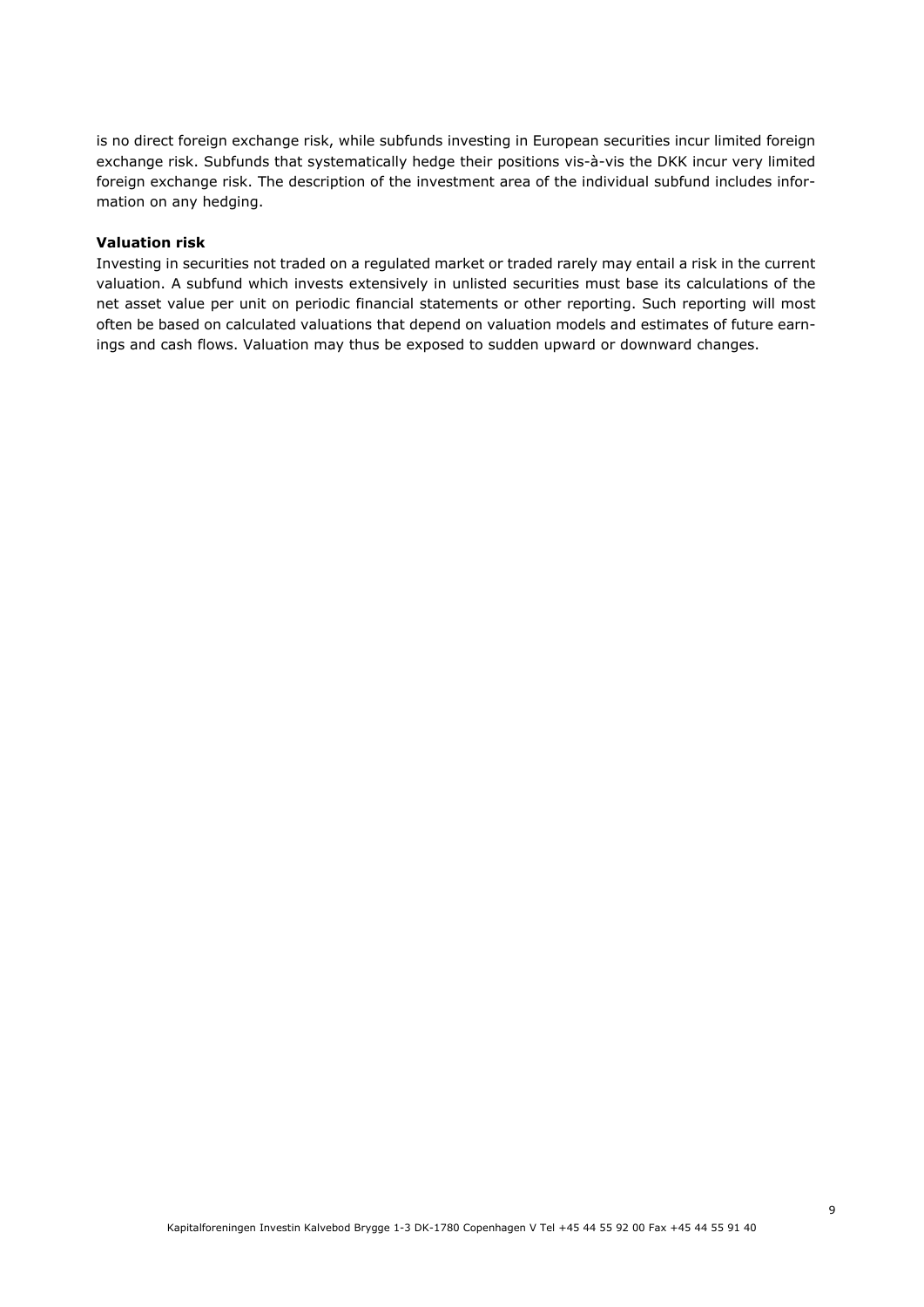# **REPORTING ON RISK AND RISK MANAGEMENT ETC**

# **Proportion of illiquid assets**

The subfund mainly invests in listed Danish and Swedish government and mortgage bonds as well as listed Danish junior covered bonds with a credit rating of at least AA from S&P, Moody's or another internationally recognised credit rating agency at the time of investment. Furthermore, the subfund may invest in derivative financial instruments for leverage/optimisation and/or hedging of the portfolio.

As the subfund mainly invests in listed bonds, which are considered liquid by nature, the proportion of illiquid assets in the subfund will thus not be disclosed separately.

The Fund may postpone redemption for the subfund

- 1. if the Fund is unable to determine the net asset value per unit due to market conditions, or
- 2. if, in order to ensure equal treatment of investors, the Fund only determines the redemption price after it has realised the assets required to redeem the units.

Information on liquidity and risk profile:

1) The percentage of assets that are subject to special measures due to their illiquid nature will appear from the updated Investor Disclosure Document.

2) All new schemes for managing the subfund's liquidity. If new special measures concerning liquidity management or redemptions are introduced, this will appear from the updated Investor Disclosure Document.

# **Risk profile and risk management systems**

Over the last year until end-year, the subfund's total risk, measured by the standard deviation of the weekly return, has been 5.92% pa, corresponding to risk level 4 on a risk scale ranging from 1 to 7, 1 being the low risk and 7 the high risk category.

The spread and leverage risk is high.

Information about risk profile and risk management systems:

The current risk profile and the risk management systems used to manage the subfund's risks will appear from the updated Investor Disclosure Document.

#### **Leverage**

The subfund may raise loans for up to 2,000% of its net asset value as part of its investment strategy, to obtain the liquidity necessary to redeem investors' units or temporary funding in connection with the reallocation of its investments or to exercise allotted subscription rights. Leverage is determined as the market value of long positions in bonds divided by the subfund's net asset value.

#### Information on leverage:

1) Changes to the maximum leverage level which the subfund's investment adviser may apply on behalf of the subfund and to the right to reuse collateral or other guarantees provided in accordance with the agreement which enables the leverage will appear in the updated Investor Disclosure Document. 2) The total amount of leverage used by the subfund will be disclosed in the updated Investor Disclosure Document.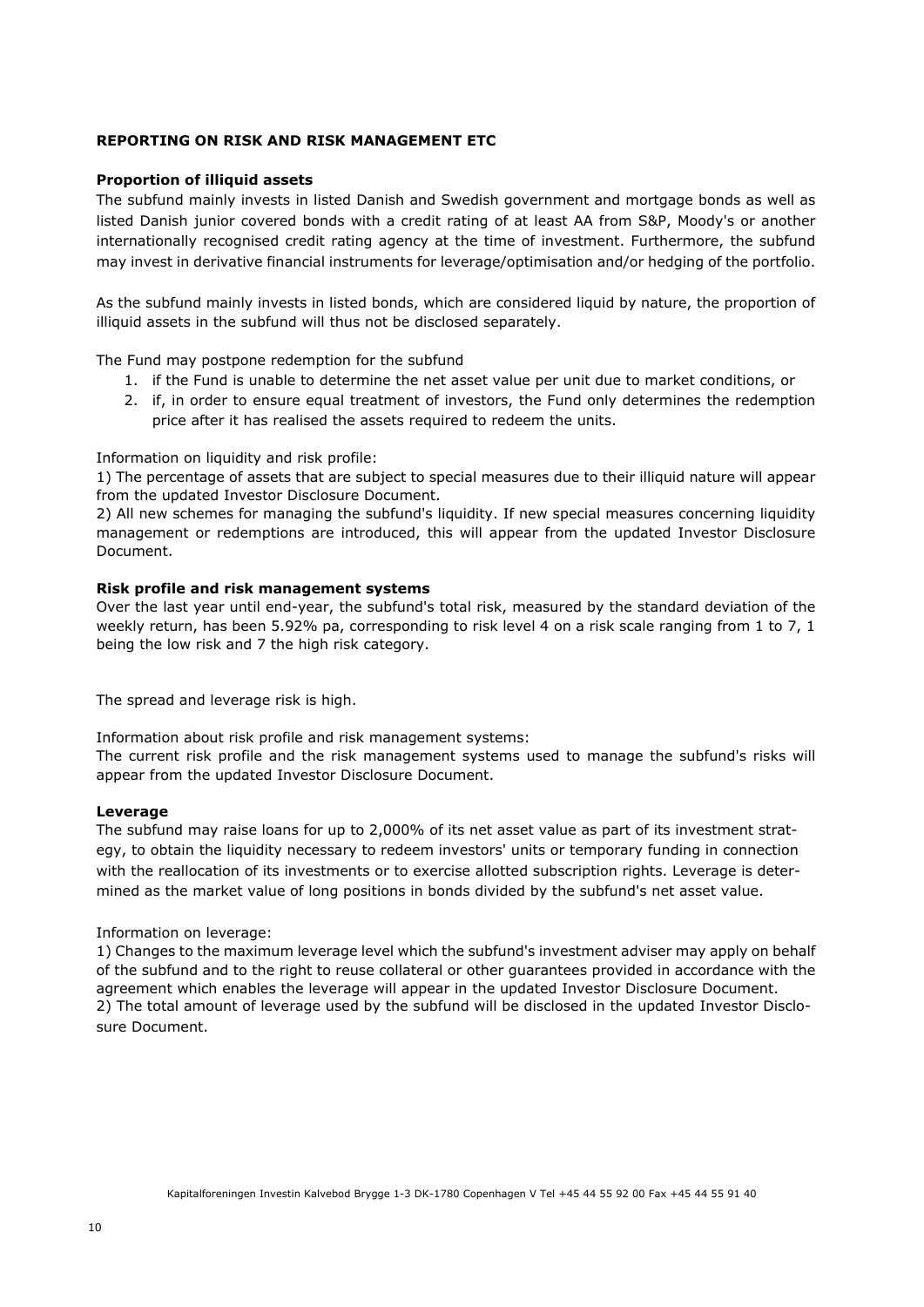# **FUND UNITS, SUBSCRIPTION AND REDEMPTION**

# **Units**

The subfund issues certificates. The units are registered with VP Securities A/S in denominations of DKK 100 or multiples thereof.

#### **Place of subscription**

Nykredit Bank A/S Kalvebod Brygge 47 DK-1780 Copenhagen V Tel +45 44 55 18 96 Fax+45 44 55 13 33

Nykredit Bank A/S is the Fund's certificate-issuing agent. The units are held in safe custody by the depositary or other Danish banks free of charge. However, ordinary VP fees are payable in case of portfolio changes in the VP account.

#### **Ongoing issuance**

Subscription in the subfund is subject to the Articles of Association. No maximum issuance amount has been fixed. The Board of Directors is authorised to issue fund units on an ongoing basis.

The subfund is open for issuance by subscription request each Tuesday before 15:00. If Tuesday is a bank holiday, the subfund is open for issuance on the first available business day.

Settlement will take place two business days after subscription.

Ongoing issuance may be suspended by resolution of the Board of Directors if, for instance, it is believed that there is considerable doubt about the value of the subfund's funds at the time of issuance.

In connection with large issues of DKK 10 million or more, the Fund's investment fund manager may allow payment in the form of non-cash contributions of securities.

#### **Issue costs**

The issue price is determined using the double-pricing method pursuant to section 4(1) of the Danish Executive Order on calculation of issue and redemption prices for subscription and redemption of units in Danish UCITS etc by dividing the net asset value at the time of issuance by the nominal value of the units subscribed for. An amount is added to cover the cost of purchasing financial instruments and necessary issue costs.

Issue costs include the following maximum costs as percentages of net asset value per unit:

CABA Hedge KL A

| Trading commission and dir. acq. cost of instruments 0.00% |          |       |
|------------------------------------------------------------|----------|-------|
| Other market-related trading costs                         |          | 1.00% |
| Administration:                                            | $0.00\%$ |       |
| Marketing:                                                 | $0.00\%$ |       |
| Taxes and duties etc                                       | $0.00\%$ |       |
| Subscription, sales and underwriting commission etc 0.00%  |          |       |
| Total                                                      | 1.00%    |       |

Kapitalforeningen Investin Kalvebod Brygge 1-3 DK-1780 Copenhagen V Tel +45 44 55 92 00 Fax +45 44 55 91 40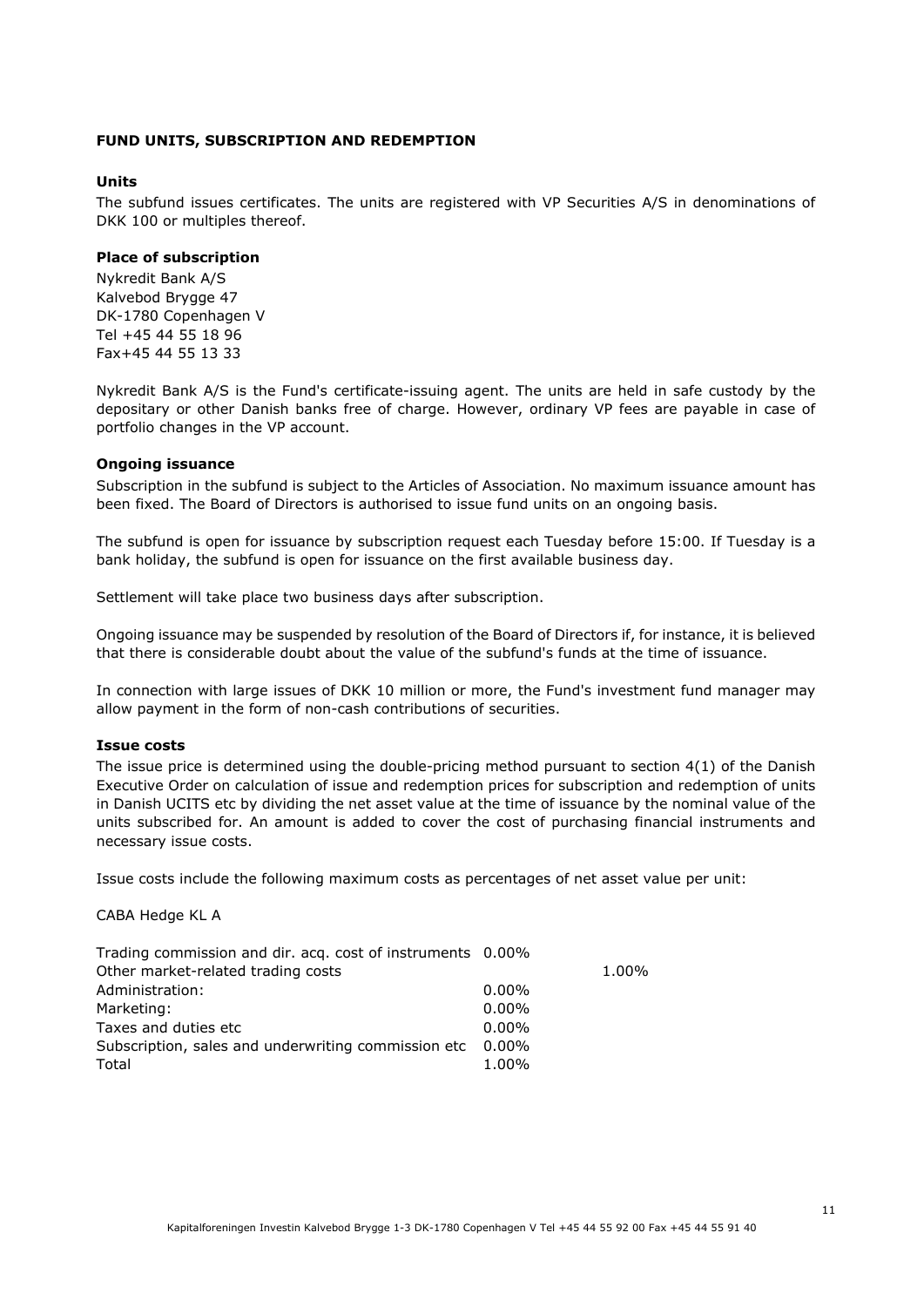CABA Hedge KL W

| Trading commission and dir. acg. cost of instruments 0.00% |          |       |
|------------------------------------------------------------|----------|-------|
| Other market-related trading costs                         |          | 1.00% |
| Administration:                                            | $0.00\%$ |       |
| Marketing:                                                 | $0.00\%$ |       |
| Taxes and duties etc                                       | $0.00\%$ |       |
| Subscription, sales and underwriting commission etc 0.00%  |          |       |
| Total                                                      | $1.00\%$ |       |

The stated maximum issue costs may be exceeded in periods of exceptional market conditions which increase other market-related costs of purchasing and selling the instruments of the subfund.

# **Redemption**

Units may be redeemed each Tuesday at five business days' notice. If Tuesday is a bank holiday, redemption may take place on the first available business day. Settlement will take place two business days after redemption.

Any investor is entitled to redeem its units in full or in part at any time. The redemption price is determined using the double-pricing method pursuant to section 4(2) of the Danish Executive Order on calculation of issue and redemption prices for subscription and redemption of units in Danish UCITS etc as the net asset value per unit determined at the time of redemption in accordance with the principles applied in the annual report by dividing the net asset value at the time of redemption by the nominal value of the units subscribed for and deducting an amount to cover the cost of selling financial instruments and the necessary redemption costs.

On redemption, total trading commission, spreads and other trading costs are estimated to represent a maximum of 1.00% of the net asset value per unit.

The Fund will withhold dividend tax on the redemption pursuant to applicable tax regulations.

Redemption may be suspended by resolution of the Board of Directors if, for instance, it is believed that the Fund is unable to determine the net asset value per unit due to market conditions, or if the Fund, in order to ensure equal treatment of investors, only determines the redemption price after having realised the assets required to redeem the units.

The stated maximum redemption costs may be exceeded in periods of exceptional market conditions which increase other market-related costs of purchasing and selling the instruments of the subfund.

Units may be sold back or redeemed through the investor's bank against payment of standard trading costs.

In special cases the Fund may require that the determination of the redemption price be postponed until the subfund has realised the assets necessary to redeem the units.

In connection with redemptions of DKK 10 million or more, the Fund's investment management company may settle redemptions by way of securities if so requested by an investor and provided that it is not to the detriment of the remaining investors. The redemption charge relating to settlement by means of securities will differ from the estimated costs set out above.

No investors are obliged to have their units redeemed in full or in part.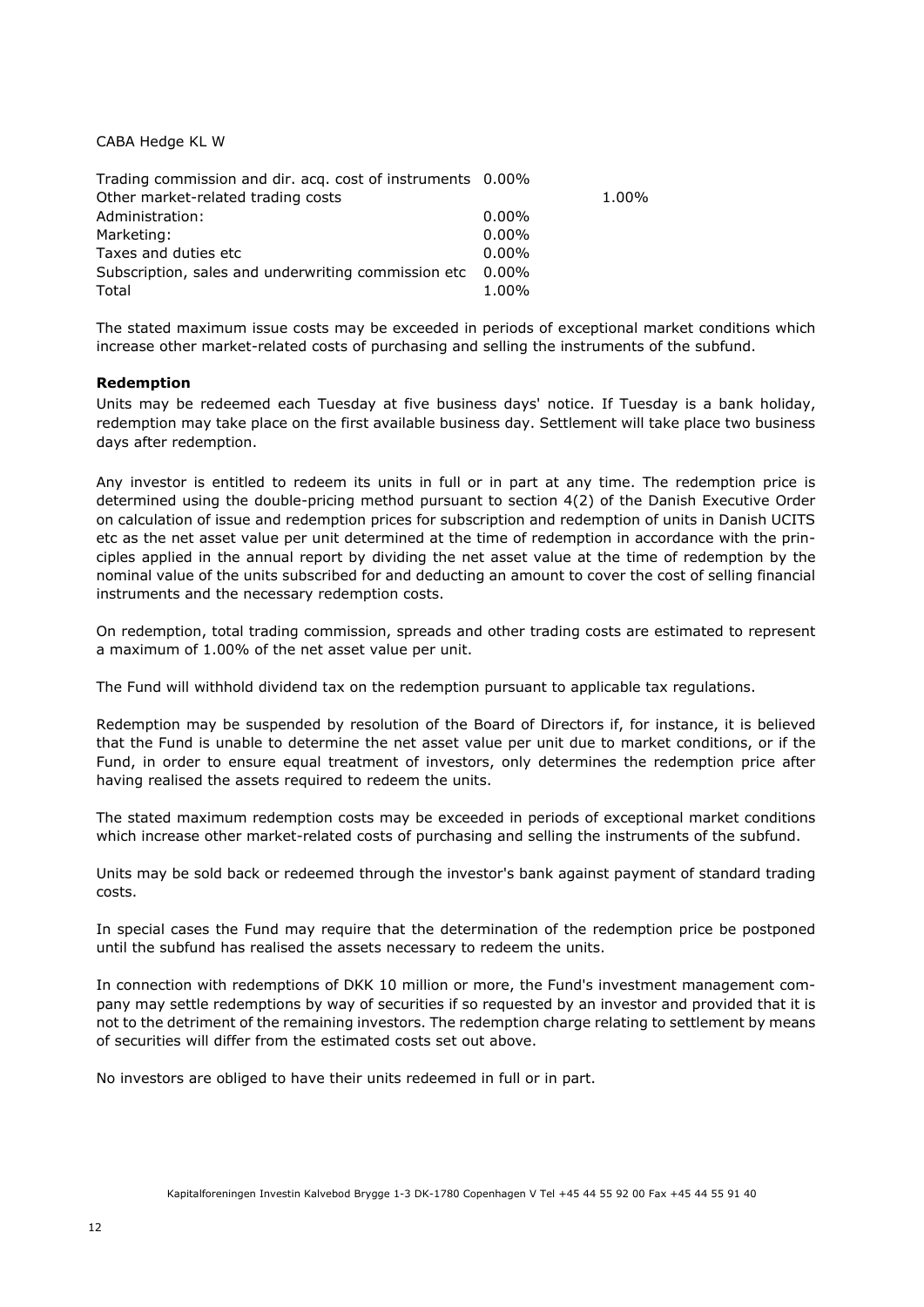## **ISIN**

The subfund is registered with VP Securities A/S under the following ISINs: CABA Hedge KL A: DK0060814523 CABA Hedge KL W: DK0061677804

## **Registration of holders**

The fund units are registered in the names of the holders and entered in the Fund's register of investors, which is kept by Nykredit Portefølje Administration A/S. Holders are registered by the bank holding the units in safe custody.

# **Price information**

The net asset value per unit and the issue and redemption prices of the subfund units are calculated daily, and these data are available each Tuesday from the investment adviser's website: www.cabacapital.dk

#### **Net asset value per unit**

On 30 December 2021, the net asset value per unit of the subfund CABA Hedge KL was DKK 103.57.

# **Admission to trading on a regulated market**

So far, no application has been made for admission of the subfund's units to trading on Nasdaq Copenhagen A/S.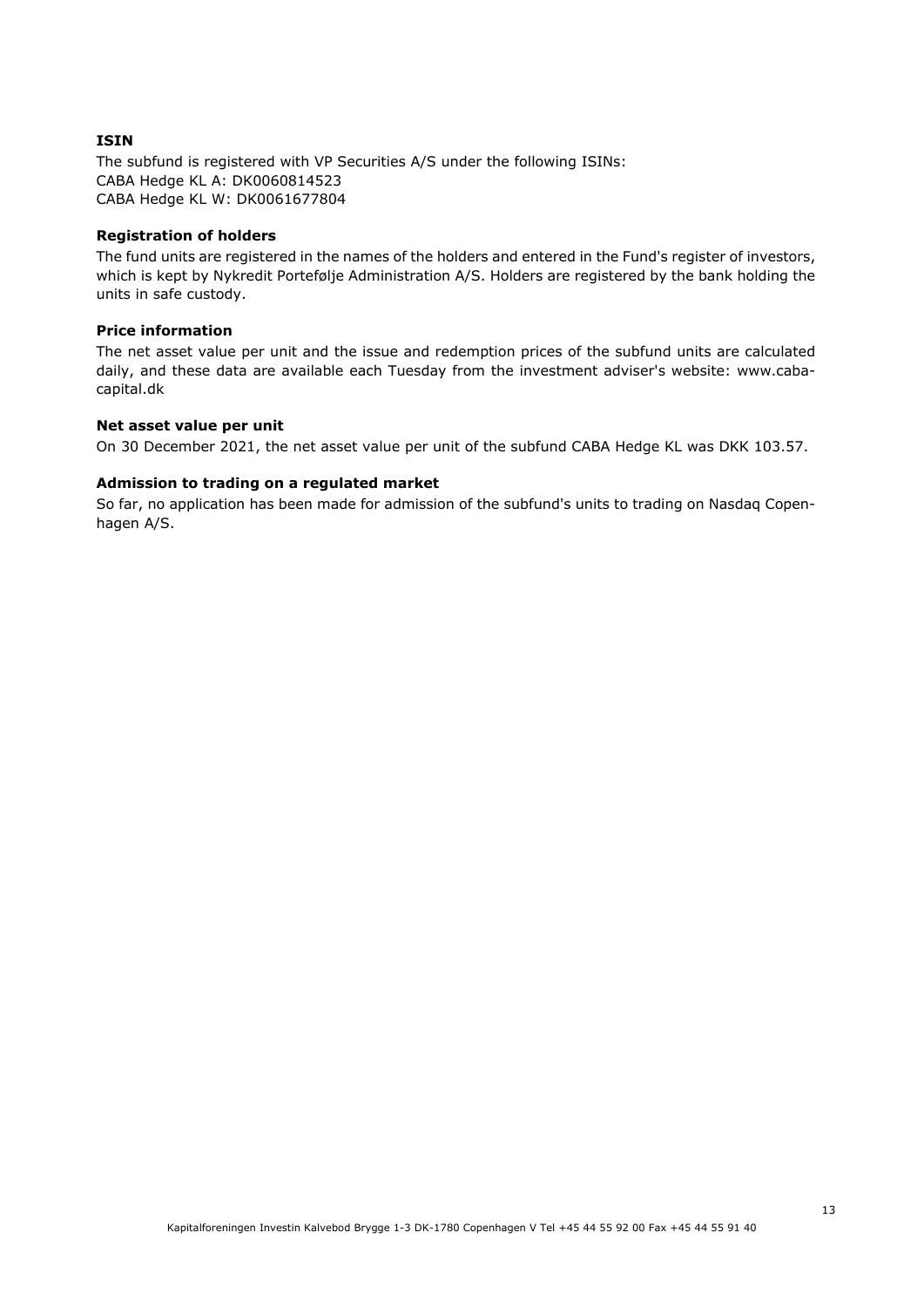# **SIGNIFICANT AGREEMENTS AND COSTS**

## **Investment fund manager**

The Fund has entered into an investment management agreement with Nykredit Portefølje Administration A/S. Nykredit Portefølje Administration A/S is licensed as an investment fund manager by the Danish FSA pursuant to the Danish Alternative Investment Fund Managers etc. Act (FSA reg no 17.105).

The investment fund manager must have sufficient own funds that may be considered adequate to cover potential risks of liability due to misconduct, see section 16(5)(i) of the Danish Alternative Investment Fund Managers etc. Act. The equity of the investment fund manager was DKK 1,271 million at 31 December 2020.

Under the agreement, Nykredit Portefølje Administration A/S undertakes to perform the tasks relating to the Fund's administration, investment and marketing and its day-to-day management. Nykredit Portefølje Administration A/S must perform these tasks in accordance with the Danish Alternative Investment Fund Managers etc. Act, the rules of the Danish FSA, the Fund's Articles of Association, the instructions of the Board of Directors and the agreements entered into by the Fund.

Either party may terminate the agreement by giving six months' notice. In the event of material breach by either party, the other party is entitled to terminate the agreement with immediate effect.

As consideration for investment fund manager's services, the subfund pays 0.30% pa of the net asset value of the subfund.

#### **Delegation of agreements**

The investment fund manager has currently delegated tasks relating to investment advisory services and to distribution and sale of units in the Fund's subfunds, cf below.

Besides the rights provided by applicable law, investors do not have special rights in relation to providers of services to the Fund.

#### **Depositary**

The Fund has entered into a depositary agreement with The Bank of New York Mellon ("BNY Mellon"). As depositary, BNY Mellon will keep and manage securities and liquid assets for each of the Fund's subfunds in pursuance of the Danish Alternative Investment Fund Managers etc. Act, the Danish Executive Order on depositaries and the rules of the Danish FSA. BNY Mellon performs the control tasks and obligations laid down in current legislation. Nykredit Bank A/S acts as the Fund's certificate-issuing agent.

Updated information about the depositary, its depositary tasks and any conflicts of interest is available from the Fund's investment fund manager at any time.

In consideration of these services, the subfund pays a fee of DKK 40,000 pa as well as a countryspecific depositary fee. To this comes an annual fee of DKK 10,000 plus VAT for the subfund for depositary services.

#### **Portfolio management**

The Fund and the investment fund manager have concluded an agreement with Fondmæglerselskabet CABA Capital A/S on investment advisory services concerning the Fund's investments.

Under the agreement, the investment adviser undertakes to monitor the portfolio of the Fund on a current basis and provide advice on adjustment of the portfolio mix and the allocation on individual investments on the basis of expectations for the achievable rate of return. The advisory services must comply with the guidelines for the subfund drawn up by the Fund's Board of Directors.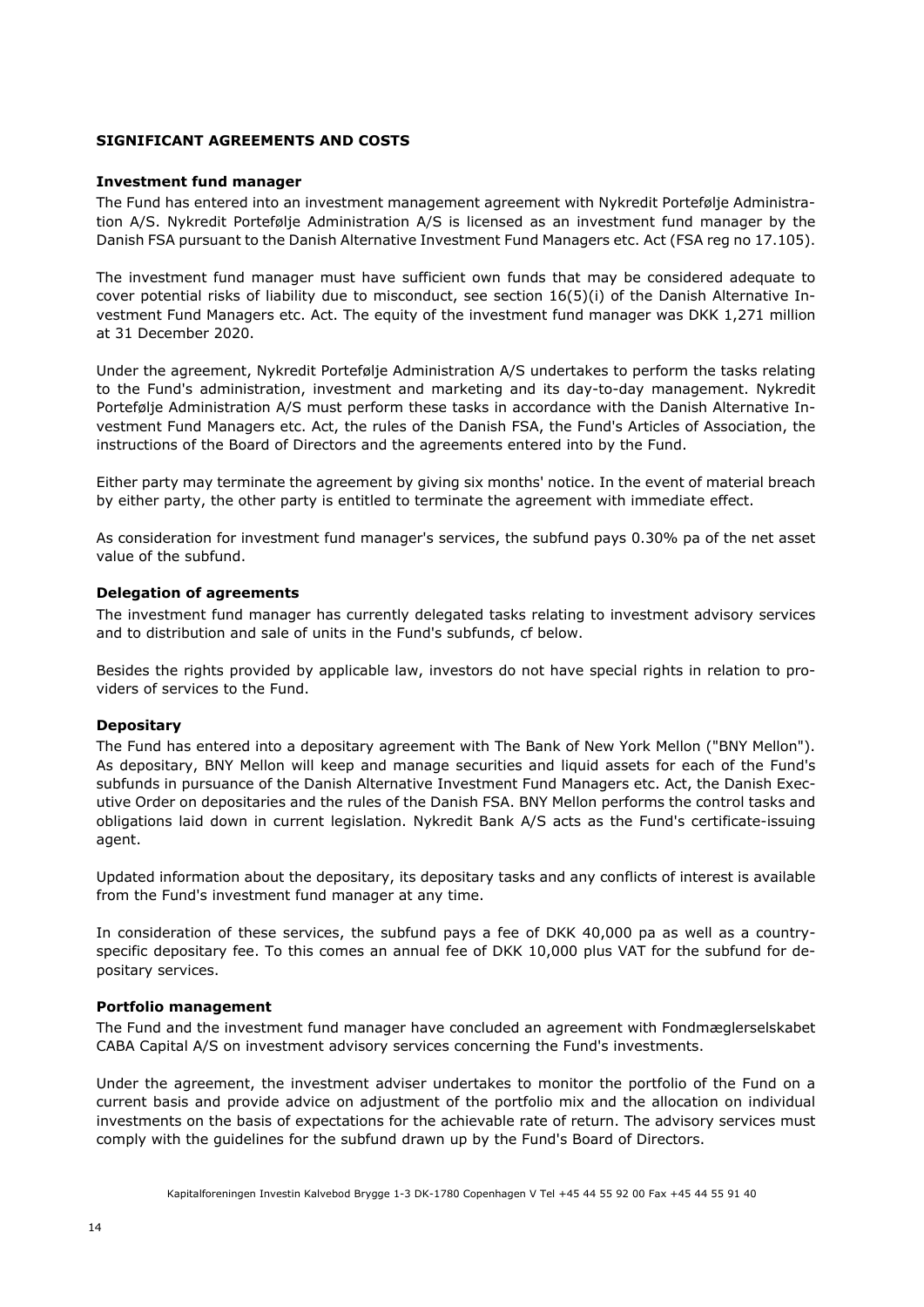#### CABA Hedge KL A:

The subfund pays a fee of 1.00% pa depending on the level of the net asset value.

The investment manager receives a performance-related fee, amounting to 15% of the return and calculated based on the formulas below. The performance-related fee cannot exceed 10% of the highest net asset value of the subfund, and the total costs cannot exceed 12% of the highest net asset value in a financial year.

Performance-related fees are calculated monthly per unit based on the formulas below. The fee payable to the investment adviser is settled in total based on the amount of outstanding units at the end of each settlement period.

AAH total $t = A H_t \times$  number of outstanding units (end of period)

 $AAH_t = Max [0, (NAV*_{t} - HWM_{t-1}) \times 15\%]$  $HWM_t = Max \{ NAV_t, HWM_{t-1}\}, where WAV_0 = HWM_0 = 100$ 

AAH total $t = \text{Total performance-related fee in month } t$ 

 $AAH_t$  = Performance-related fee per unit in month t,

 $NAV^*$ <sub>t</sub> = Net Asset Value at end-month t, defined as net asset value per unit at end-month t before calculation of a potential performance-related fee for period t

 $HWM_t = High Water Mark at end-month t,$ 

 $NAV_t$  = Net Asset Value at end-month t, defined as net asset value per unit at end-month t

Calculations are thus subject to the High Water Mark principle.

#### CABA Hedge KL W:

The subfund pays a fee of 0.90% pa depending on the level of the net asset value.

The portfolio manager receives a performance-related fee if the return exceeds a 3-year swap rate for a period of time; however, a 3-year swap rate cannot be set lower than 0% pa. The performancerelated fee amounts to 20% of the return above the 3-year swap rate pa.

Performance-related fees are calculated monthly per unit based on the formulas below. The fee payable to the portfolio manager is settled in total based on the amount of outstanding units at the end of each settlement period.

AAH total<sub>t</sub> = AAH<sub>t</sub>  $\times$  number of outstanding units (end of period)

AAH<sub>t</sub> = Max [0, (NAV<sup>\*</sup>t – HWM<sub>t-1</sub> × (1+ HRt)) × 20%]  $HWM_t = Max [NAV_t, HWM_{t-1} \times (1 + HR_t)],$ where  $NAV_0 = HWM_0 = 100$ 

AAH total $t =$  Total performance-related fee in month t

 $AAH_t$  = Performance-related fee per unit in month t,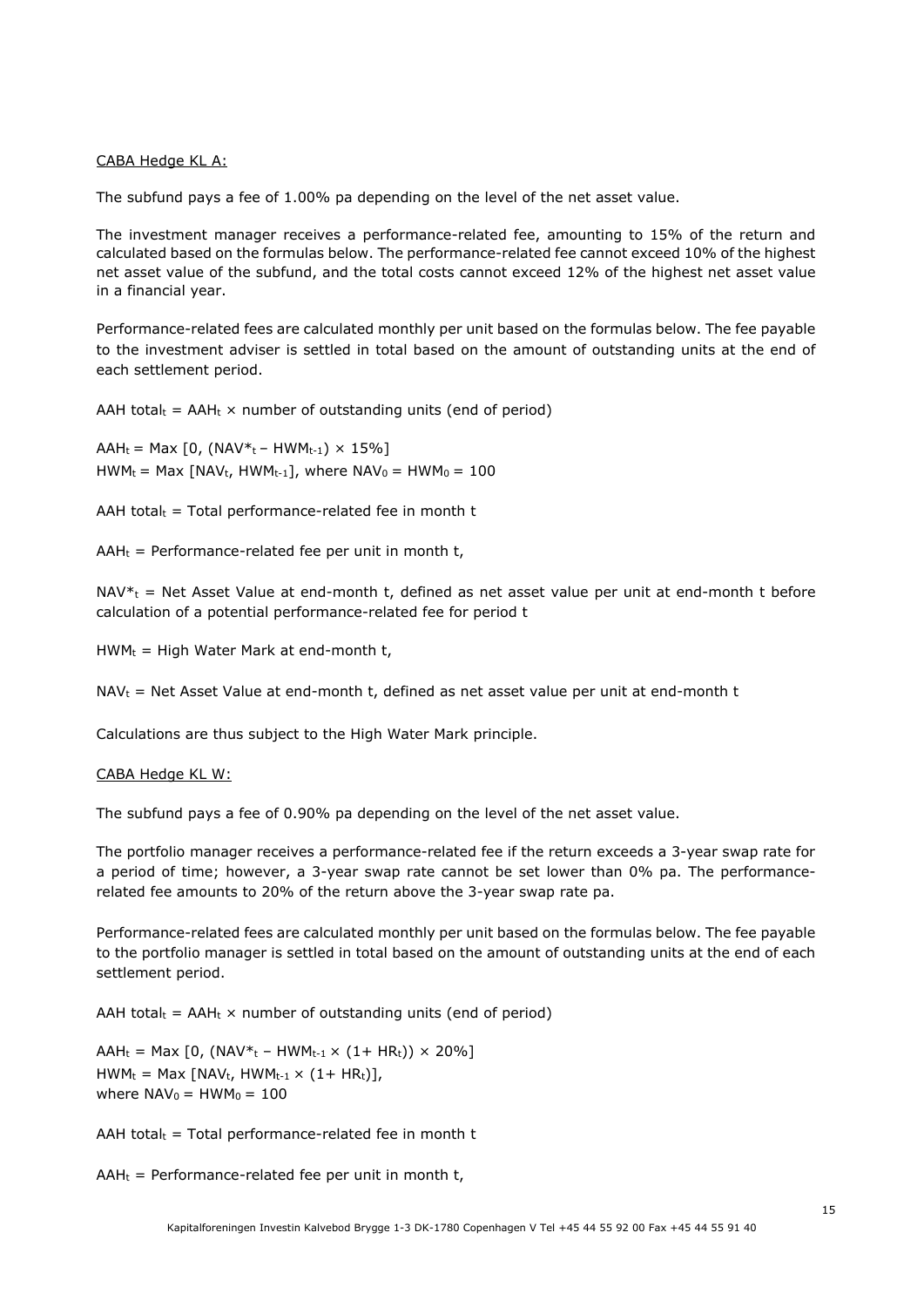$NAV^*$  = Net Asset Value at end-month t, defined as net asset value per unit at end-month t before calculation of a potential performance-related fee for period t

 $HWM_t = High Water Mark at end-month t$ ,

NAV<sub>t</sub> = Net Asset Value at end-month t, defined as net asset value per unit at end-month t

HR<sub>t</sub> = Hurdle rate for month t, defined as the 3-year swap rate, however at least 0% pa.

Calculations are thus subject to the High Water Mark principle.

Calculation according to the High Water Mark principle ensures that performance-related fees are only paid when the subfund's net asset value has increased and that performance-related fees are paid only once for the same return.

The High Water Mark must be adjusted in case of significant investments/redemptions or extraordinary distributions, or if the denomination of units is changed.

In case of significant investments/redemptions in/from the subfund, performance-related fees will be calculated and settled separately for the period up to such investment/redemption. Significant issuance/redemption is defined as single issues/redemptions of more than DKK 10 million.

#### **Cooperation agreements**

The Fund and the investment fund manager have concluded a marketing agreement with Fondsmæglerselskabet CABA Capital A/S for the purpose of delegating the sale and marketing of the Fund's units. Further, the Fund aims to ensure a solid basis for the sale of its units and to improve the quality of its advisory services through HP Fondsmæglerselskab's distribution channels.

Either party may terminate the agreement by giving three months' notice. However, if deemed in the interest of the Fund, the Fund or the investment fund manager may terminate the agreement without notice against compensation of any documented expenses.

Furthermore, the Fund has entered into a market maker agreement with Nykredit Bank A/S. The Bank undertakes to quote bid and ask prices for the subfund once every week during the trading hours.

#### **Board of Directors**

The remuneration of the Board of Directors is subject to annual approval by the general meeting. The cost of remuneration is allocated to the Fund's subfunds in accordance with the relevant provisions of the Articles of Association.

# **Danish Financial Supervisory Authority**

The Danish FSA is paid according to invoice.

#### **Auditors**

The auditor of the Fund is appointed by the general meeting.

The auditor of the Fund performs the regular external audit of the Fund and may be given other tasks relating to financial statements, tax and non-audit services on an ad hoc basis.

EY Godkendt Revisionspartnerselskab has been appointed auditor of the Fund.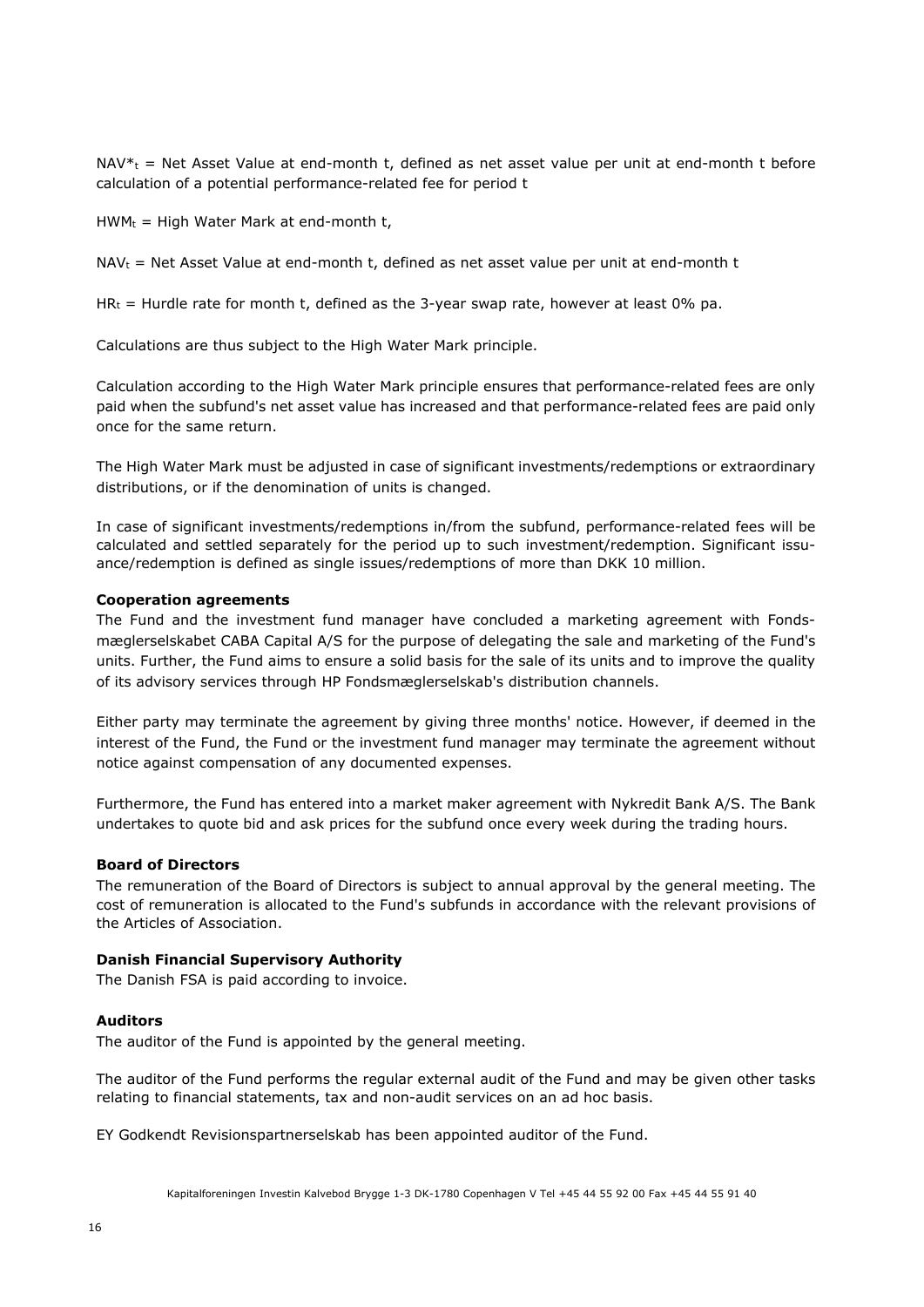# **Administration costs**

Pursuant to the Articles of Association each subfund of the Fund bears its own costs.

In 2020, the subfund's ongoing administration costs amounted to: CABA Hedge KL A: 3.27% CABA Hedge KL W: 1.30%

# **AER**

The annual expense ratio (AER) is determined according to the definition by the Danish Investment Association.

The AER includes administration costs, trading costs relating to day-to-day operations and investors' trading costs in the form of maximum issue and redemption charges. The amount is calculated on the basis of a holding period of seven years.

The current AER of the subfund is: CABA Hedge KL A: 3.69% (+2.47% in indirect trading costs) CABA Hedge KL W: 1.74% (+0.95% in direct trading costs)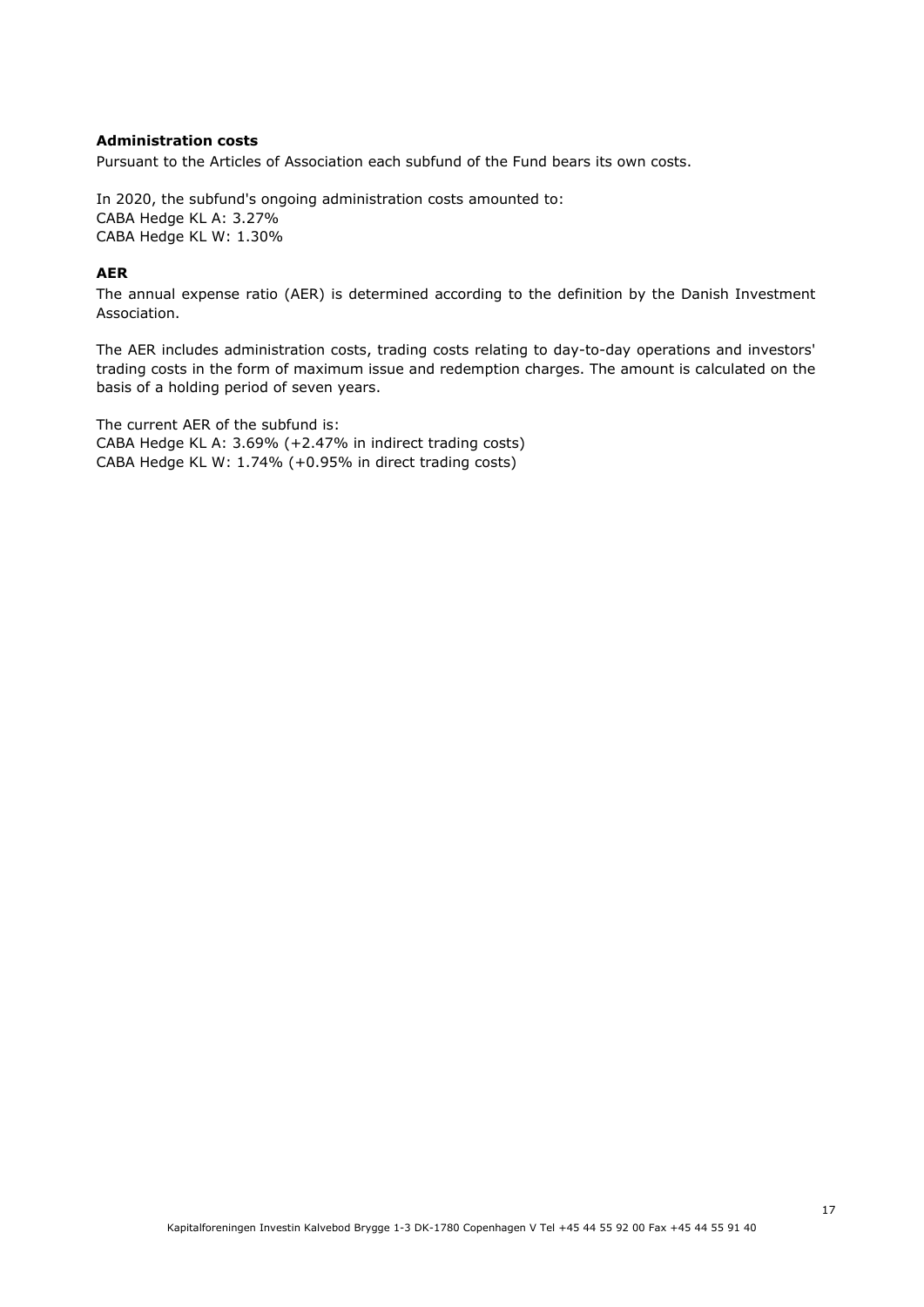# **RELATED PERSONS AND COMPANIES**

#### **Board of Directors of the Fund**

Jesper Lau Hansen, Professor, LLD (Chairman) University of Copenhagen

# **Investment fund manager**

Nykredit Portefølje Administration A/S Erling Skorstad, CEO Tage Fabrin-Brasted, Managing Director Kalvebod Brygge 1-3 DK-1780 Copenhagen V CVR no 16 63 76 02

#### **Depositary**

The Bank of New York Mellon Tuborg Boulevard 12, 3 tv DK-2900 Hellerup CVR no 41 82 00 63

Kim Høibye, Attorney, Partner NJORD Law Firm

Tine Roed, Member of the Board of Directors Henrik Vincents Johansen, Managing Director Roskilde Fællesbageri ApS

#### **Auditors**

EY Godkendt Revisionspartnerselskab Dirch Passers Allé 36 DK-2000 Frederiksberg CVR no 30 70 2 028

## **Investment adviser**

Fondsmæglerselskabet CABA Capital A/S Toldbodgade 55B, 3. sal. DK-1253 Copenhagen K CVR no 38 10 25 75

#### **Complaints unit**

Private investors in the Fund may file complaints with the Fund's complaints unit at the Fund's investment fund manager pursuant to the Danish Financial Business Act. A complaints guide is available from the Fund's investment fund manager.

#### **Complaint Board**

Private investors in the subfund may complain of conditions relating to the Fund or the subfund to:

The Danish Financial Complaint Board Store Kongensgade 62, 2. DK-1264 Copenhagen K sek@fanke.dk Tel +45 35 43 63 33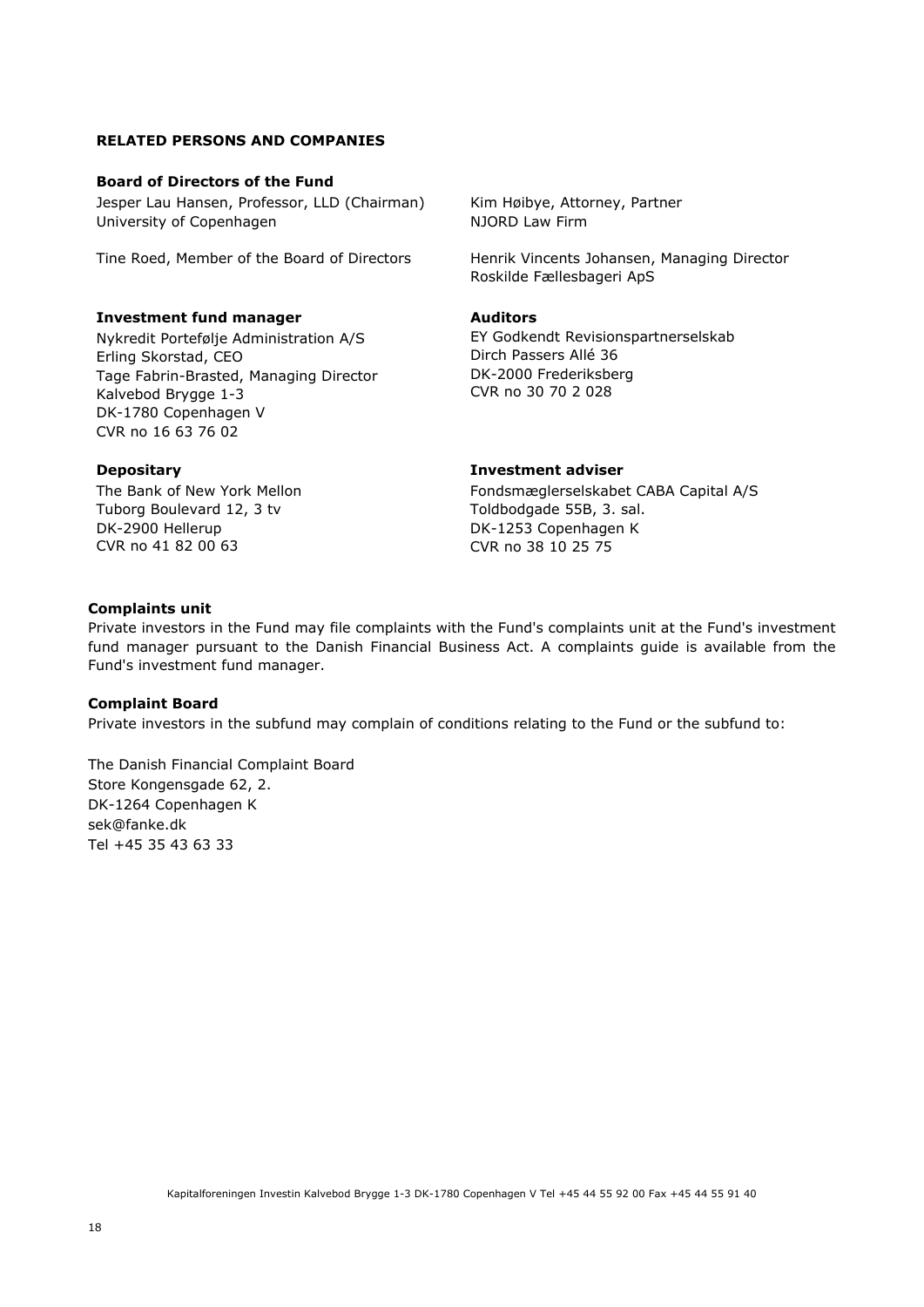#### **SPECIAL RESERVATIONS**

This Investor Disclosure Document, which was originally prepared in Danish, provides information to Danish investors in compliance with Danish rules and regulations. The Investor Disclosure Document has been prepared pursuant to Part 10 of the Danish Alternative Investment Fund Managers etc. Act. The Investor Disclosure Document has not been approved by or registered with any foreign authorities with a view to selling and marketing fund units outside Denmark.

Information provided in this Investor Disclosure Document constitutes neither investment advice nor any other type of advice. Investors are recommended to consult their own advisers regarding personal investment positions and other matters relating thereto.

Distribution of this Investor Disclosure Document may in some countries be subject to special restrictions. Persons in possession of this document are required to inform themselves of and to comply with any such restrictions. The fund units under this document must not be offered for sale or sold in the US, Canada or the UK, and this document must not be distributed to investors resident in the said countries.

Information provided in this Investor Disclosure Document constitutes neither an offer nor solicitation to buy or sell in any jurisdiction in which such offer or solicitation is not authorised or to any person to whom it is unlawful to make such offer or solicitation.

Any information in this Investor Disclosure Document, including any investment strategy or risk profile information, may be changed by resolution of the Board of Directors within the scope of Danish legislation and the Articles of Association.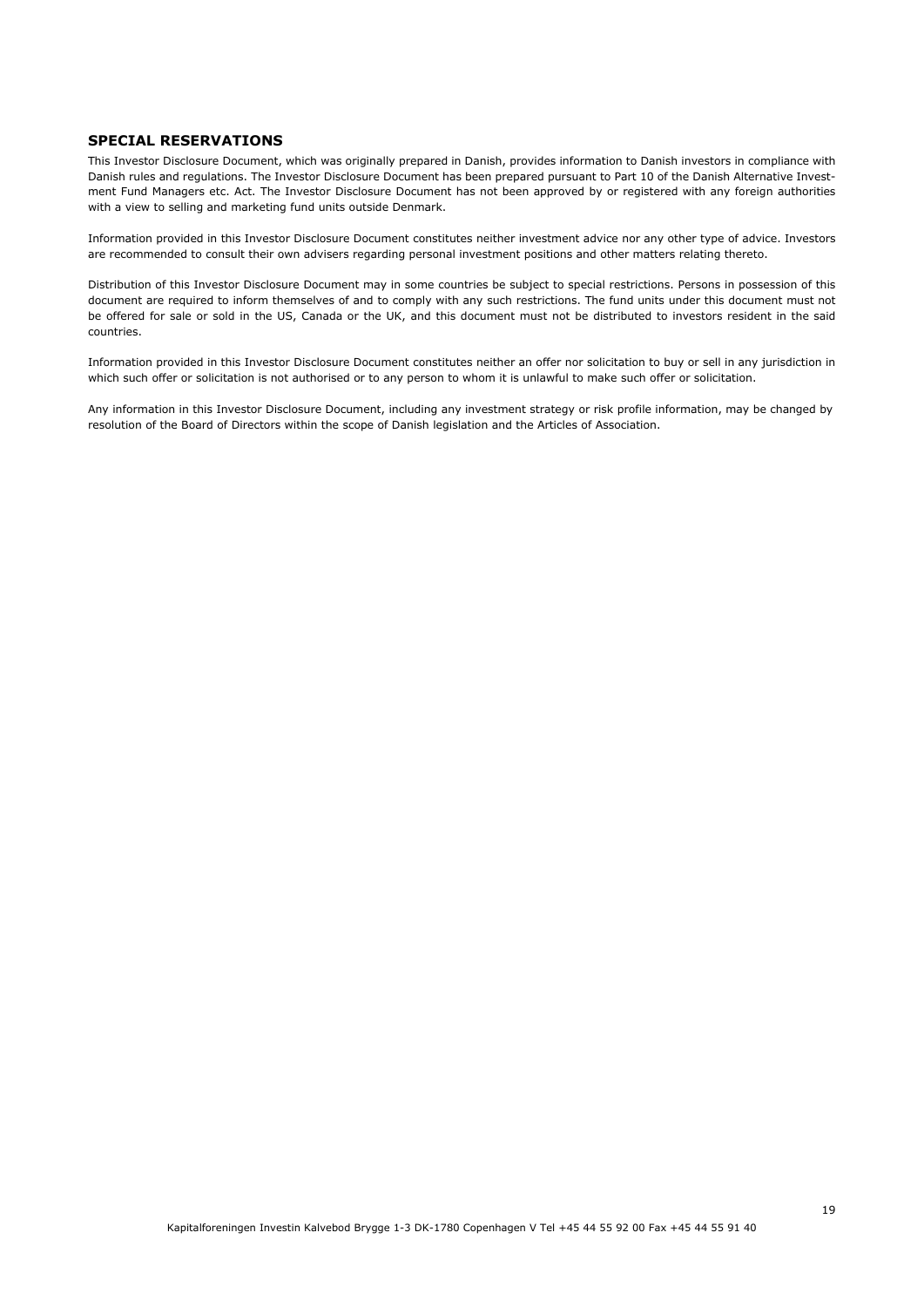**Table 1:** 

|               |                                                                |                                                                                                                            |                | Maximum proportion of Expected proportion of Acceptable collateral for Haircut/valuation, repur- |
|---------------|----------------------------------------------------------------|----------------------------------------------------------------------------------------------------------------------------|----------------|--------------------------------------------------------------------------------------------------|
|               | assets<br>for repurchase agree- for repurchase agree-<br>ments | under manage- assets under manage- repurchase agreements<br>ment by the subfund used   ment by the subfund used  <br>ments |                | chase agreements                                                                                 |
| CABA Hedge KL | 100%                                                           | 80%                                                                                                                        | Cash and bonds | 100%                                                                                             |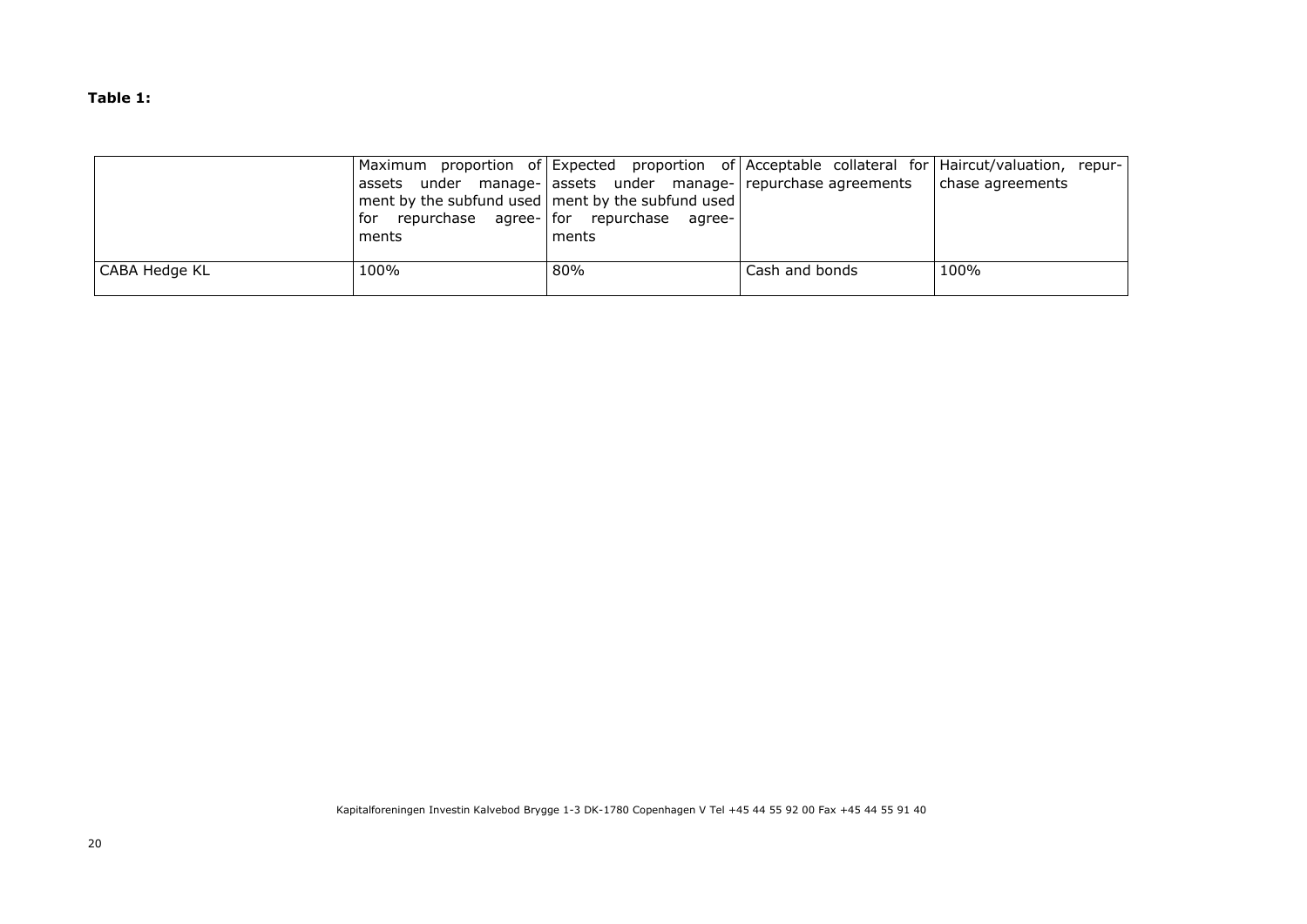# Articles of Association

# of

# Kapitalforeningen Investin

# **Name and registered office**

- Art 1 The name of the Fund is Kapitalforeningen Investin.
	- (2) The Fund also operates under the secondary name of Investin professionel forening (Kapitalforening).
	- (3) The registered office of the Fund is located in the City of Copenhagen.

# **Object**

Art 2 The object of the Fund, in accordance with its Articles of Association, is to create a return for one or more investors by investing in liquid funds, including foreign currency, or in financial instruments within the scope of Annex 5 of the Danish Financial Business Act.

# **Investors**

- Art 3 Investors in the Fund include any holder of one or more units representing a share of the Fund's net asset value (hereinafter "units").
	- (2) Unless otherwise stated for the individual subfund in Article 6, the Fund's subfunds are aimed at professional investors.

# **Liability**

- Art 4 Investors in the Fund are liable only for their investments and are otherwise not liable for the obligations of the Fund.
	- (2) The Fund's subfunds, cf Article 6, are liable for their own obligations only. However, each subfund is also liable for its share of overhead costs. Where legal proceedings have proved unsuccessful, or it has otherwise been established that a subfund is unable to meet its obligations under the second sentence, the other subfunds are jointly and severally liable for the said subfund's share of overhead costs.
	- (3) The Fund's members of the Board of Directors and investment fund manager are not liable for the obligations of the Fund.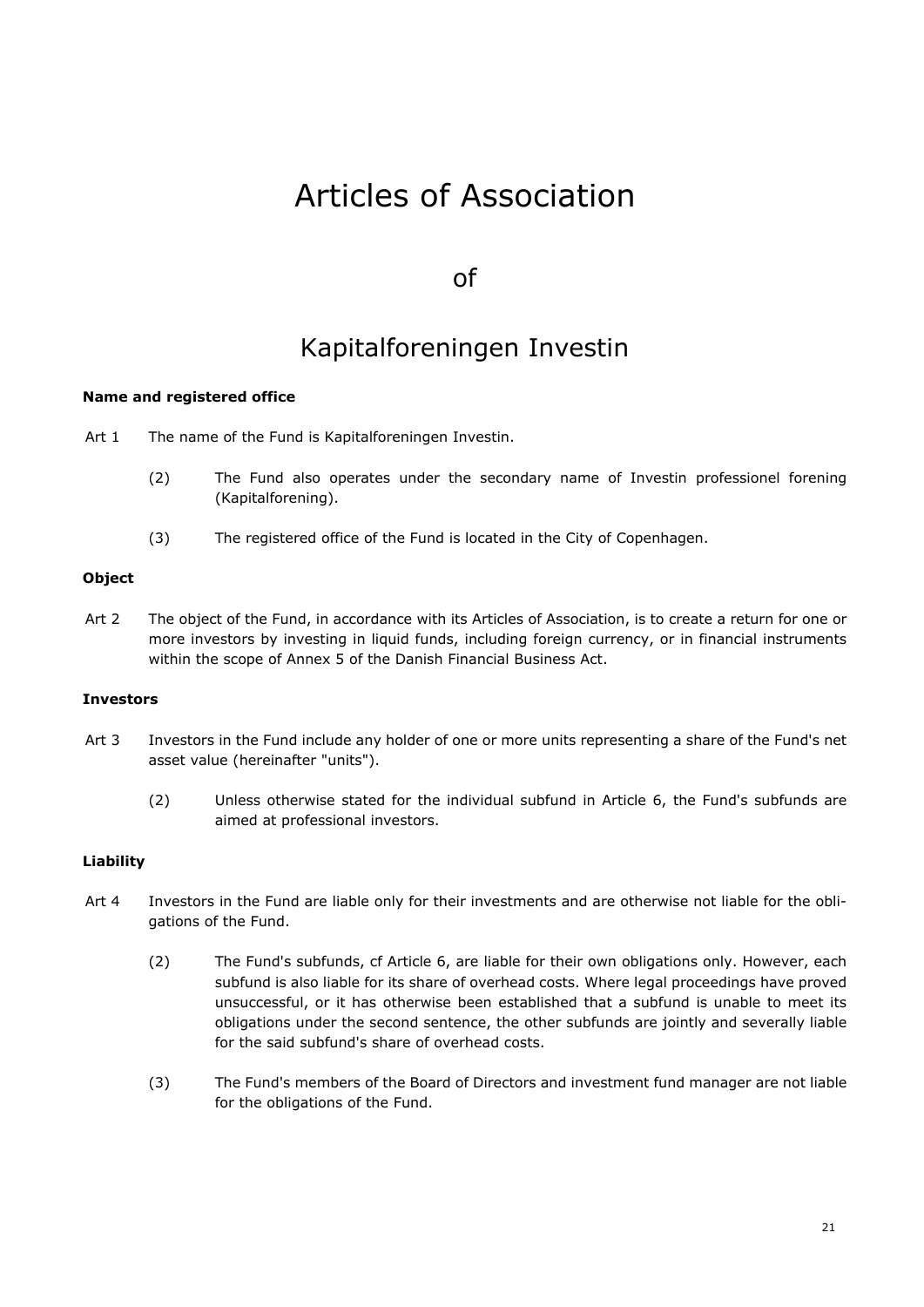# **Placement of funds**

- Art 5 The investments of each subfund are made in accordance with section  $3(1)(xi)$  of the Danish Alternative Investment Fund Managers etc. Act and Article 6 of these Articles of Association.
	- (2) The risk limits determined for a subfund may be exceeded due to circumstances beyond that subfund's control or as a result of the subfund's exercise of subscription rights relating to financial instruments forming part of the subfund's net asset value. If such breach is remedied within eight business days of the breach, the event is not considered to constitute breach of the subfund's risk limits and need not be published.
	- (3) If the General Meeting has resolved to wind up a subfund, the Board of Directors may decide that the investment limits of the subfund as specified in Article 6 need not be observed.

# **Subfunds and unit classes**

Art 6 The Fund is divided into the following subfunds:

# (1) **HP Engros korte danske obligationer KL**

The subfund invests in accordance with section 157b(3) of the Danish Financial Business Act.

The subfund invests in Danish and foreign bonds admitted to trading on a regulated market which operates regularly and is recognised and open to the public.

The subfund may only place its funds in bonds subject to section 157b(3) of the Danish Financial Business Act. Consequently, the subfund may exclusively invest in the following bonds:

- Bonds issued by a country or a public international institution in which one or more countries in the European Union or countries with which the Union has made an agreement in the financial area participate, and which have been approved by the Danish FSA,
- debentures and ship mortgage bonds issued by Danmarks Skibskredit A/S, covered bonds issued by Danish mortgage banks and similar covered bonds issued by credit institutions approved by a country within the European Union or a country with which the Union has made an agreement in the financial area when a competent authority has notified the European Commission of the bond issues and issuers, and
- Danish covered bonds in the form of "særligt dækkede realkreditobligationer" (SDROs) and "særligt dækkede obligationer" (SDOs) issued by Danish commercial banks, mortgage banks or Danmarks Skibskredit A/S or equivalent covered bonds issued by similar credit institutions approved by a country in the European Union or a country with which the Union has made an agreement in the financial area when a competent authority has notified the European Commission of the bond issues and issuers.

The subfund may not invest in corporate bonds, premium bonds or convertible bonds.

The subfund invests in such a way that the adjusted duration of the subfund's total portfolio does not exceed 3.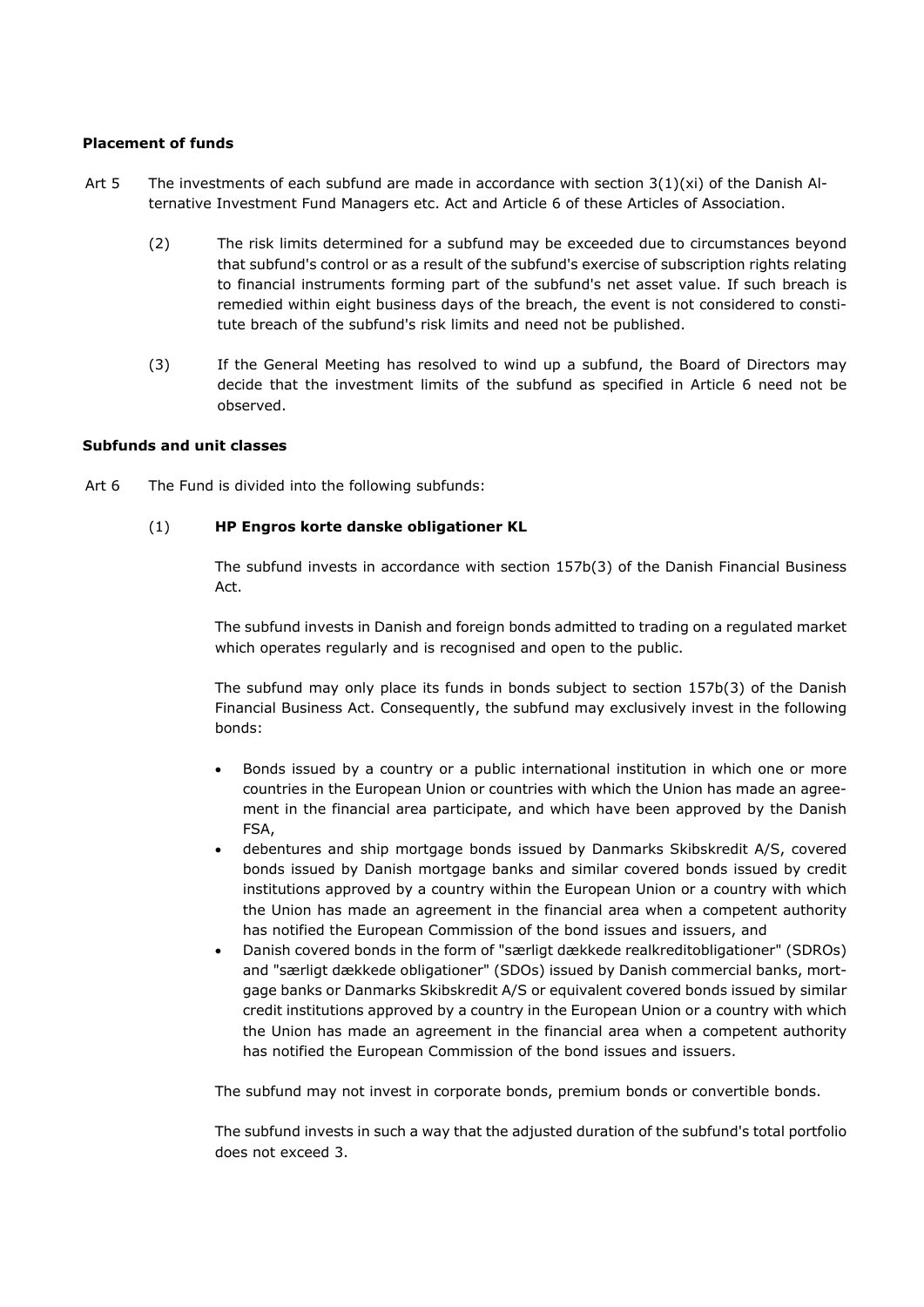Moreover, the subfund may deposit funds with a credit institution pursuant to the relevant provisions of the Danish Investment Associations, etc. Act.

The subfund may apply derivative financial instruments on a hedged or unhedged basis and provide loans of securities.

The subfund may not raise loans. However, the subfund may raise short-term loans equal to not more than 10% of the subfund's net asset value, except for loans with an investment purpose.

The subfund may not provide guarantees for third parties or grant loans.

The subfund applies the modified single-pricing method, cf Article 15.

The subfund is a certificate-issuing accumulation subfund.

The subfund is aimed at retail investors.

# (2) **K Invest Europæiske Banklån**

The subfund mainly invests in bonds and bank loans issued in a European country. Secondarily, the subfund may invest in bonds and bank loans issued in the US or a country with which the European Union has made an agreement in the financial area.

Moreover, the subfund may invest in foreign bonds, corporate bonds, premium bonds or convertible bonds admitted to trading on a regulated market which operates regularly and is recognised and open to the public.

The subfund may also deposit funds with a credit institution and without restrictions invest in units in other funds, subfunds or investment institutions as well as Exchange Traded Funds (ETFs) if these do not invest in Danish units.

The subfund may apply derivative financial instruments on a hedged or unhedged basis and provide loans of securities.

The subfund may not invest in Danish equities or units in Danish companies.

The subfund may not raise loans. However, the subfund may raise short-term loans equal to not more than 10% of the subfund's net asset value, except for loans with an investment purpose.

The subfund applies the double-pricing method on issue and redemption, cf Article 13.

The subfund is a certificate-issuing accumulation subfund, and the Board of Directors is authorised to propose dividend be distributed in the subfund and that interim dividends be distributed prior to the General Meeting.

Issues and redemptions in the subfund are made exclusively on the last business day of a month. Requests for issue or redemption are subject to one month's notice. The subfund is aimed at retail investors.

# (3) **CABA Hedge KL**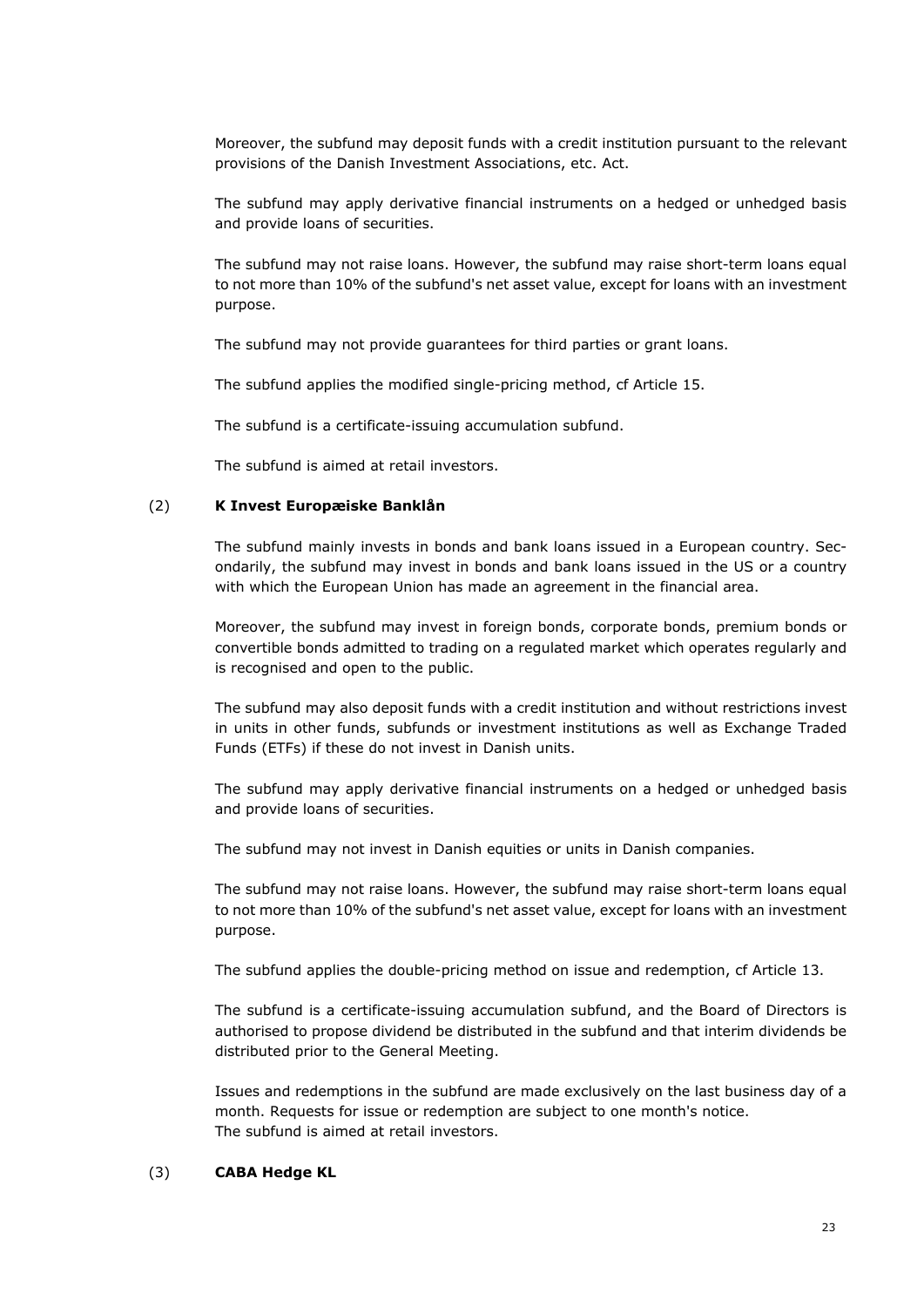The subfund invests in government bonds and mortgage bonds as well as bonds offering equivalent security, including "særligt dækkede obligationer" and "særligt dækkede realkreditobligationer". The bonds must have a rating of at least AA from S&P or an equivalent rating from Moody's or another internationally recognised credit rating agency at the time of investment.

The subfund may also invest in rated and unrated Danish senior secured bonds.

In addition, the subfund may invest in money market instruments listed in Annex 5 of the Danish Financial Business Act.

The subfund may apply derivative financial instruments for the purpose of leveraging, risk hedging and optimisation of the subfund's return/risk profile, including repo and forward transactions for leveraging and short selling. The subfund may deposit liquid funds with a credit institution in a country within the European Union or a country with which the Union has made an agreement in the financial area.

The subfund may deposit its assets in a collateral account with the Fund's depositary in connection with leveraging.

The subfund may not grant loans or provide guarantees.

The subfund applies the double-pricing method on issue and redemption, cf Article 13.

The subfund is a certificate-issuing accumulation subfund.

The subfund is aimed at retail investors.

# (4) **SRV – Fixed Income akk. KL**

The subfund invests in government bonds, government-guaranteed bonds, bonds issued by supranational authorities, callable mortgage bonds, non-callable mortgage bonds or similar financial instruments. The bonds must have a rating of at least AA- from S&P or an equivalent rating from Moody's or another internationally recognised credit rating agency at the time of investment.

The securities will primarily have been admitted to or be traded on a regulated market which is a member of the World Federation of Exchanges or a member of the Federation of European Securities Exchanges (FESE) or traded on another regulated market in the European Union which operates regularly and is recognised and open to the public.

Within its investment area, the subfund may also invest in financial instruments which are not admitted to trading on a regulated market.

The subfund may apply derivative financial instruments on a hedged or unhedged basis and provide loans of securities.

The subfund may raise loans as part of the subfund's investment strategy as well as to obtain the liquidity necessary to redeem investors' units, or to obtain temporary financing in connection with reallocation of the subfund's investments, or to exercise allotted subscription rights. This can take the form of repo transactions or direct loans.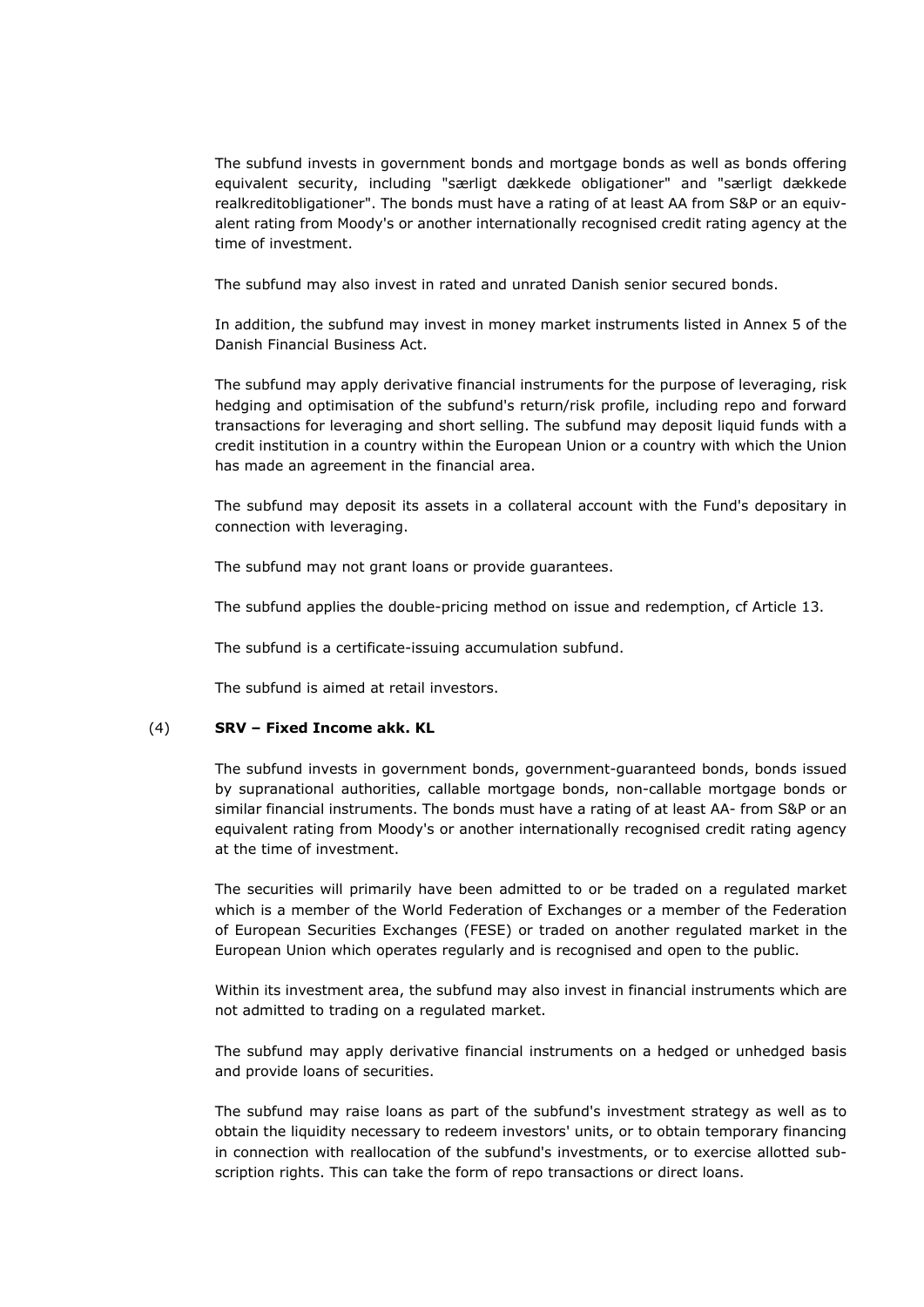The subfund is a relative value fixed income fund. This means that the subfund will always have very low interest rate and foreign exchange risk, but seeks to profit from various spreads in the fixed income market. These contracts are typically in the following products: Bonds, interest rate swaps, basis swaps, futures, for instance swaps and options on swaps or futures. Owing to leverage, the subfund's risk profile mirrors a high risk.

The subfund may deposit funds with a credit institution in a country within the European Union or a country with which the Union has made an agreement in the financial area.

The subfund may not grant loans or provide guarantees.

The subfund is a certificate-issuing accumulation subfund.

The subfund applies the double-pricing method on issue and redemption, cf Article 13.

# (5) **LCFM Relative Value Fund Akk.**

The subfund invests in government bonds, government-guaranteed bonds, bonds issued by supranational authorities, callable mortgage bonds, non-callable mortgage bonds or similar financial instruments. The bonds must have a rating of at least A from S&P or an equivalent rating from Moody's or another internationally recognised credit rating agency at the time of investment.

The securities will primarily have been admitted to or be traded on a regulated market which is a member of the World Federation of Exchanges or a member of the Federation of European Securities Exchanges (FESE) or traded on another regulated market in the European Union which operates regularly and is recognised and open to the public.

Within its investment area, the subfund may also invest in financial instruments which are admitted to trading on an approved market place, for instance, Bloomberg.

The subfund may apply derivative financial instruments on a hedged or unhedged basis and provide loans of securities.

The subfund may raise loans as part of the subfund's investment strategy as well as to obtain the liquidity necessary to redeem investors' units, or to obtain temporary financing in connection with reallocation of the subfund's investments, or to exercise allotted subscription rights. This can take the form of repo transactions or direct loans.

The subfund is a relative value fixed income fund. This means that the subfund will always have reduced low interest rate and foreign exchange risk, but seeks to profit from various spreads in the fixed income market. These contracts are typically in the following products: Bonds, interest rate swaps, basis swaps, futures, for instance swaps and options on swaps or futures. Owing to leverage, the subfund's risk profile mirrors a high risk.

The subfund may deposit funds with a credit institution in a country within the European Union or a country with which the Union has made an agreement in the financial area.

The subfund may not grant loans or provide guarantees.

The subfund is a certificate-issuing accumulation subfund.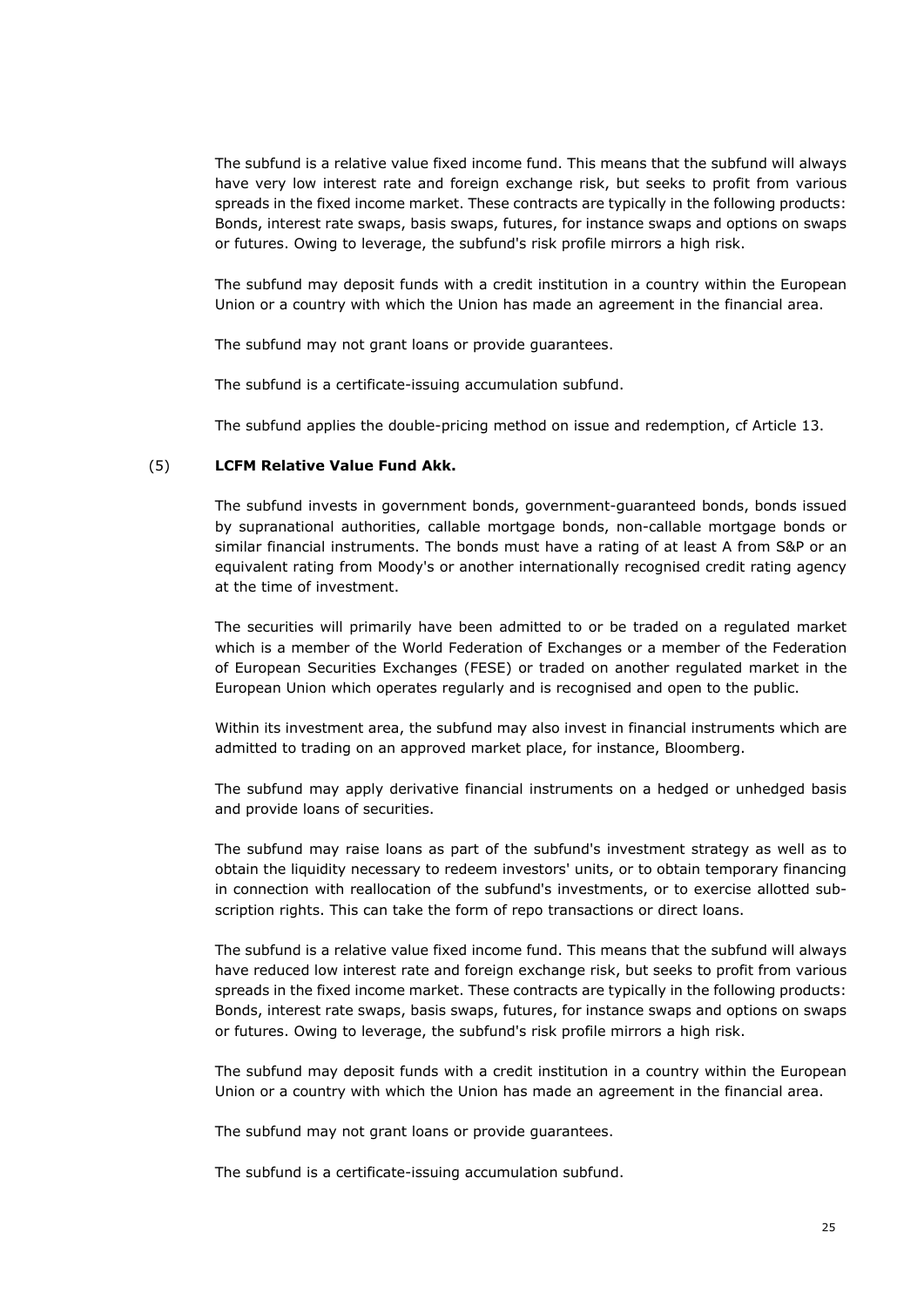The subfund applies the double-pricing method on issue and redemption, cf Article 13.

# (6) **Petersen & Partners Fixed Income**

The subfund invests in units in capital funds.

The subfund may also deposit funds with a credit institution pursuant to the relevant provisions of the Danish Investment Associations, etc. Act.

The subfund may apply derivative financial instruments on a hedged or unhedged basis.

The subfund may not raise loans. However, the subfund may raise short-term loans equal to not more than 10% of the subfund's net asset value, except for loans with an investment purpose.

The subfund is a certificate-issuing accumulation subfund.

The subfund applies the double-pricing method, cf Article 13.

The subfund is aimed at semi-professional investors.

# (7) **Petersen & Partners Absolute Return, Low Risk**

The subfund invests in units in capital funds.

The subfund may also deposit funds with a credit institution pursuant to the relevant provisions of the Danish Investment Associations, etc. Act.

The subfund may apply derivative financial instruments on a hedged or unhedged basis.

The subfund may not raise loans. However, the subfund may raise short-term loans equal to not more than 10% of the subfund's net asset value, except for loans with an investment purpose.

The subfund is a certificate-issuing accumulation subfund.

The subfund applies the double-pricing method, cf Article 13.

The subfund is aimed at semi-professional investors.

# (8) **Petersen & Partners Global Equities**

The subfund invests in units in capital funds.

The subfund may also deposit funds with a credit institution pursuant to the relevant provisions of the Danish Investment Associations, etc. Act.

The subfund may apply derivative financial instruments on a hedged or unhedged basis.

The subfund may not raise loans. However, the subfund may raise short-term loans equal to not more than 10% of the subfund's net asset value, except for loans with an investment purpose.

The subfund is a certificate-issuing accumulation subfund.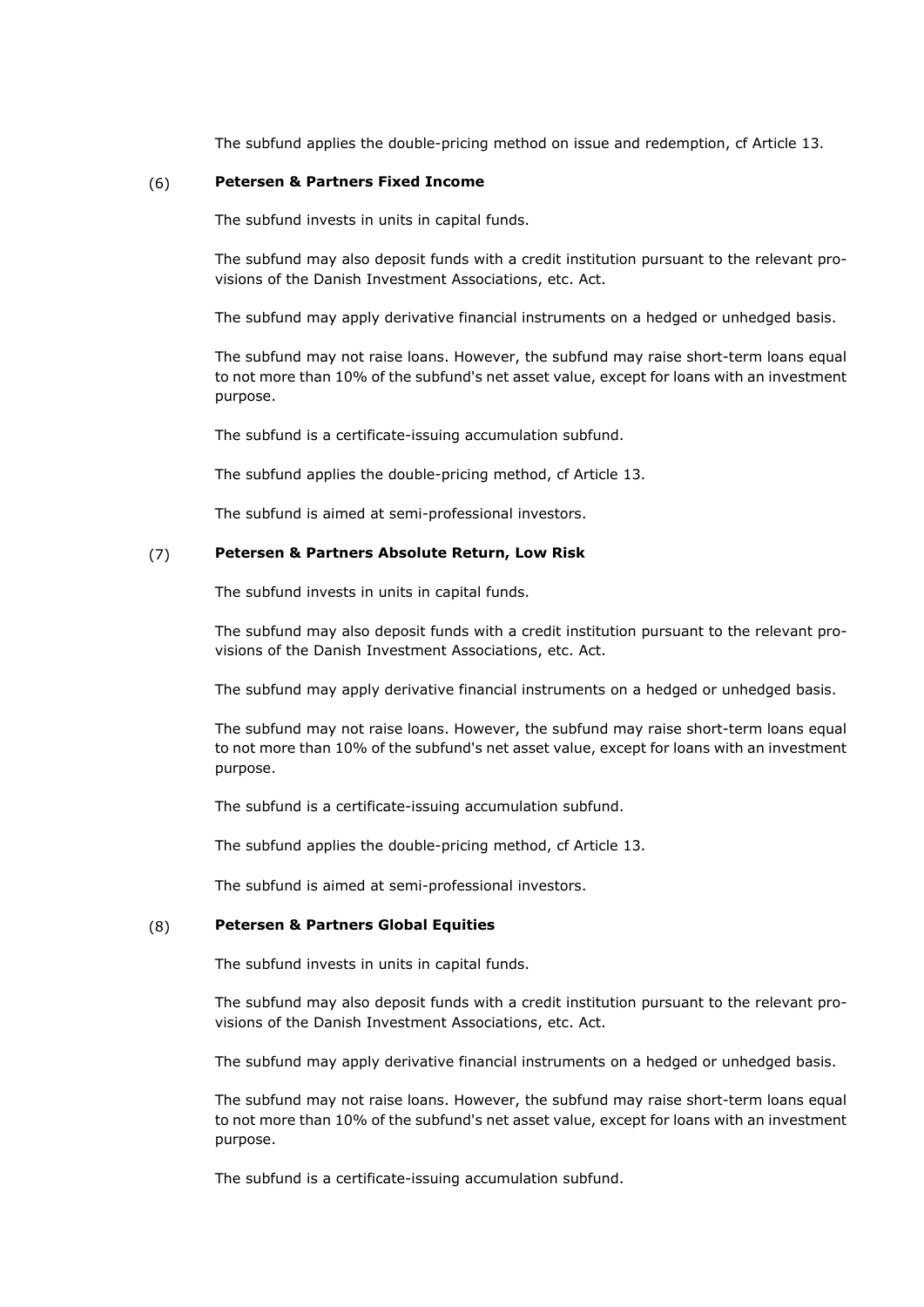The subfund applies the double-pricing method, cf Article 13.

The subfund is aimed at semi-professional investors.

# (9) **LCFM Corporate Bonds Akk. - KL**

The subfund invests in credit bonds, government bonds, government-guaranteed bonds, bonds issued by supranational authorities, callable mortgage bonds, non-callable mortgage bonds or similar financial instruments. The bonds must predominantly have a rating from S&P or an equivalent rating from Moody's or another internationally recognised credit rating agency at the time of investment. However, there is no guarantee that all bonds have a rating. Secondarily, the subfund may invest in equities, ETFs and warrants.

The securities will primarily have been given access to or be traded on a regulated market which is a member of the World Federation of Exchanges or a member of the Federation of European Securities Exchanges (FESE) or listed on another approved market place in the European Union which operates regularly and is recognised and open to the public.

Within its investment area, the subfund may also invest in financial instruments which are not admitted to trading on a regulated market.

The subfund may apply derivative financial instruments on a hedged or unhedged basis and provide loans of securities.

The subfund may deposit funds with a credit institution in a country within the European Union or a country with which the Union has made an agreement in the financial area.

The subfund may not grant loans or provide guarantees.

The subfund is a certificate-issuing accumulation subfund.

The subfund applies the double-pricing method on issue and redemption, cf Article 13.

The subfund is aimed at semi-professional investors.

# (10) **LCFM Credit Fund Akk. - KL**

The subfund invests in contracts for difference (CFDs), credit bonds, government bonds, government-guaranteed bonds, bonds issued by supranational authorities, callable mortgage bonds, non-callable mortgage bonds or similar financial instruments. The bonds can be rated or unrated at the time of investment. Secondarily, the subfund may invest in equities, ETFs and warrants.

The subfund may apply derivative financial instruments and may provide loans of securities.

The subfund may raise loans as part of the subfund's investment strategy. This can be by way of repurchase agreements (repos), collateral or other derivative financial instruments.

The subfund may deposit funds with a credit institution in a country within the European Union or a country with which the Union has made an agreement in the financial area.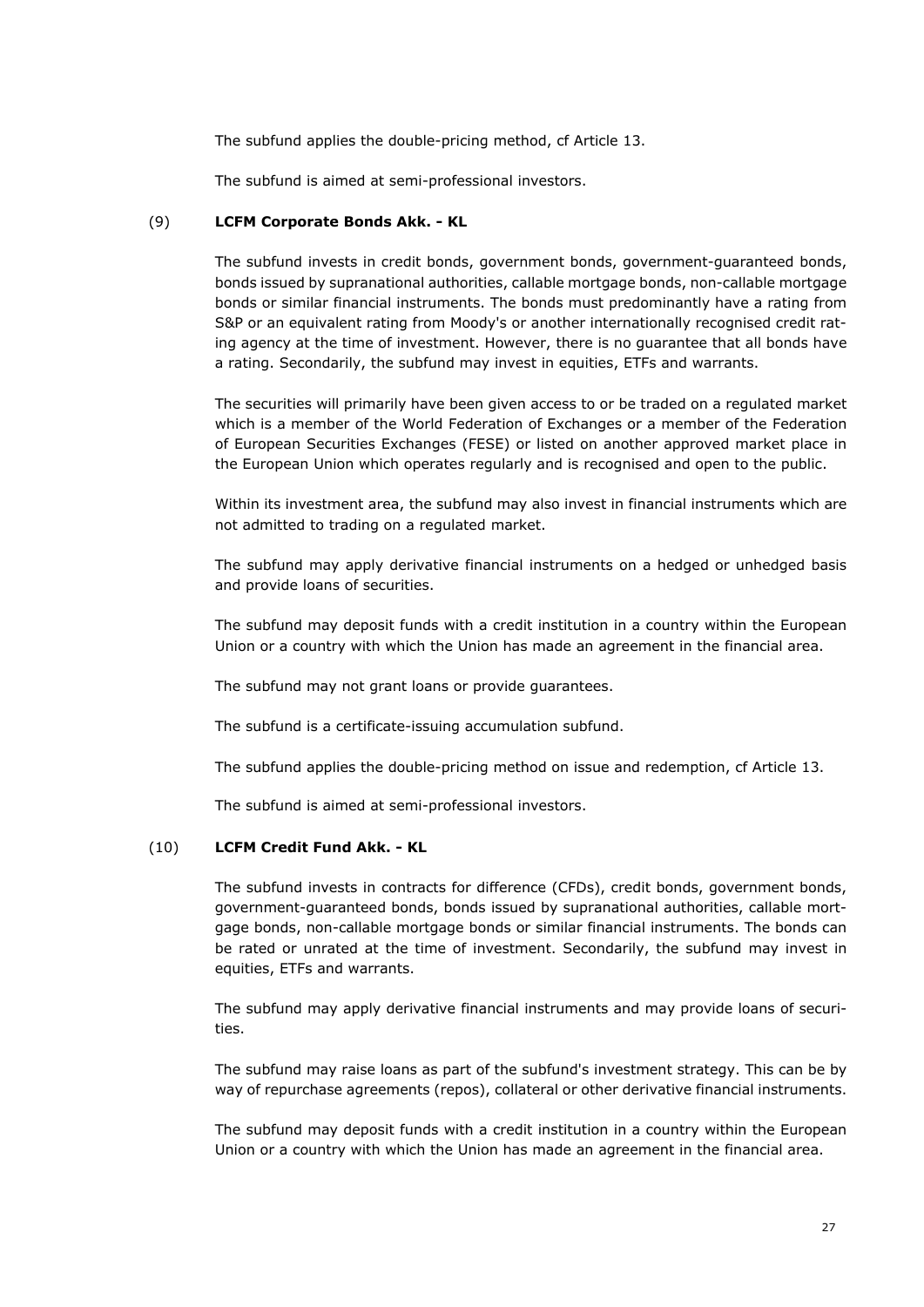The subfund may not grant loans or provide guarantees.

The subfund is a certificate-issuing accumulation subfund.

The subfund applies the double-pricing method on issue and redemption, cf Article 13.

The subfund is aimed at professional and semi-professional investors.

- Art 7 Subfunds may be divided into unit classes, which may have class-specific assets attached.
	- (2) Unit classes do not have preferential rights to any part of a subfund's net asset value or to any class-specific assets. Unit classes are only entitled to part of the return on the net asset value, including part of the return on the joint portfolio and on the class-specific assets.
	- (3) Subfunds may have different types of unit classes, subject to resolution by the Board of Directors, cf Article 22(4). The unit classes may differ in the following characteristics:
		- 1. Currency denomination.
		- 2. The types of investors to whom the unit classes are marketed.
		- 3. Current costs compliant with section 5 of the Danish Executive Order on unit classes in Danish UCITS.
		- 4. Issue premiums and redemption discounts compliant with section 5 of the Danish Executive Order on unit classes in Danish UCITS and the Danish Executive Order on calculation of issue and redemption prices for subscription and redemption of units in Danish UCITS etc.
		- 5. Price calculation method, cf the Danish Executive Order on calculation of issue and redemption prices for subscription and redemption of units in Danish UCITS etc.
		- 6. Class-specific assets, which may only consist of derivative financial instruments and cash for the current liquidity requirement of the unit class.
		- 7. Distribution profile (accumulation or income subfund).
		- 8. Minimum investment.
		- 9. Other characteristics than the above 1-8 if the Fund can establish that investors in one unit class are not favoured at the expense of investors in another unit class.
	- (4) Information about the unit class characteristics which apply to each unit class and the principles for distribution of costs between the unit classes may be obtained from the Fund.

# **Fund units**

Art 8 Units in certificate-issuing subfunds

The units are registered with and issued through a central securities depositary in the denominations below: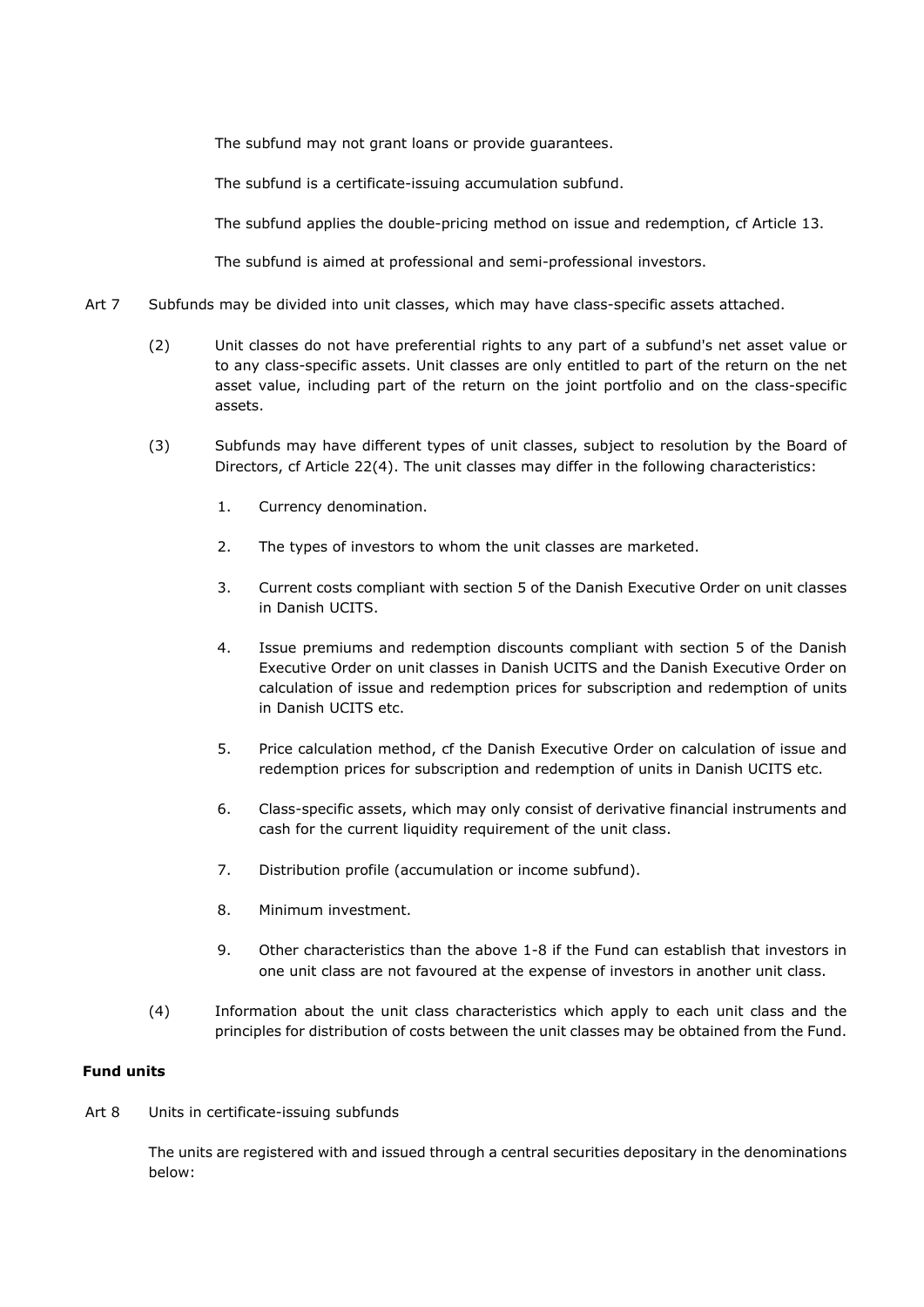| HP Engros, korte danske obligationer KL       | DKK.       | 1,000 |
|-----------------------------------------------|------------|-------|
| K Invest Europæiske Banklån                   | DKK.       | 100   |
| CABA Hedge KL                                 | <b>DKK</b> | 100   |
| SRV – Fixed Income akk. KL                    | <b>DKK</b> | 100   |
| LCFM Relative Value Fund Akk.                 | <b>DKK</b> | 100   |
| Petersen & Partners Fixed Income              | DKK.       | 100   |
| Petersen & Partners Absolute Return, Low Risk | <b>DKK</b> | 100   |
| Petersen & Partners Global Equities           | DKK.       | 100   |
| LCFM Corporate Bonds Akk. - KL                | DKK.       | 100   |
| LCFM Credit Fund Akk. - KL                    | <b>DKK</b> | 100   |

- (2) Each subfund pays all costs of registration of its units with a central securities depositary.
- (3) The statement from the central securities depositary serves as evidence of an investor's share of the Fund's net asset value.
- (4) The units must be registered in the names of the holders in the Fund's register of investors.
- (5) The fund units are freely transferable and negotiable within the group of investors laid down in Article 3(2).
- (6) No unit carries special rights.
- (7) No investor in the Fund is obliged to have its units redeemed.
- (8) The Fund must immediately redeem an investor's holding if the investor does not qualify as a professional or semi-professional investor, cf Article 3(2).
- Art 9 Units in account-holding subfunds

The units in account-holding subfunds have the following denominations:

- (2) The number of units corresponding to the amount invested is determined by converting the amount invested relative to the value, at the time of investment, of a unit representing a share of the relevant subfund's net asset value.
- (3) An investor's investment and calculated units are registered in the investor's account with the Fund. The account may be kept by a central securities depositary on behalf of the Fund.
- (4) The Fund or the central securities depositary issues a transcript from its books. The transcript serves as evidence of the investor's investment and units.
- (5) Investments/units in account-holding subfunds may not be assigned to a third party or otherwise traded.
- (6) No unit carries special rights.
- (7) No investor in the Fund is obliged to have its units redeemed.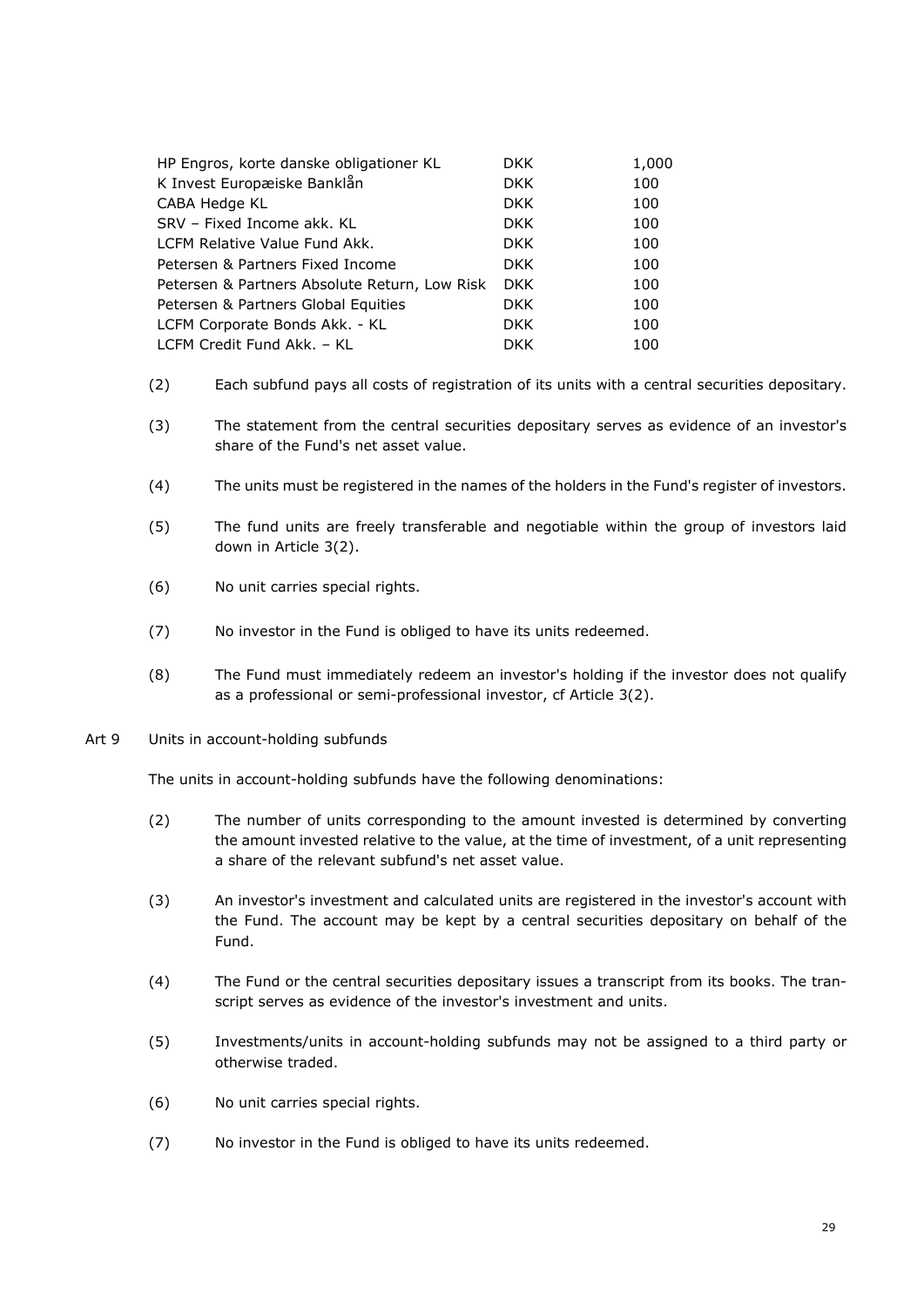(8) The Fund must immediately redeem an investor's holding if the investor does not qualify as a professional or semi-professional investor, cf Article 3(2).

# **Valuation and determination of net asset value per unit**

- Art 10 The value of the Fund's assets and liabilities is recognised and measured by the investment fund manager in pursuance of the provisions on annual reports and auditing of the Danish Investment Associations, etc. Act as well as the Danish FSA's Executive Order on the presentation of financial reports of Danish UCITS in force from time to time.
	- (2) The net asset value per unit of a subfund is calculated by dividing the net asset value at the valuation point, cf (1) above, by the number of units subscribed for in the subfund.
	- (3) The net asset value per unit of a unit class is calculated by dividing the part of the subfund's net asset value at the valuation point that equals the part of the joint portfolio on which the unit class receives a return, adjusted for any class-specific assets and costs relating to the unit class, by the number of units subscribed for in the unit class.
	- (4) The investment fund manager informs the investors of the valuation and the determination of the net asset value per unit by sending the material to each investor or by making the information available on the Fund's or the investment fund manager's website.

# **Issue and redemption**

- Art 11 Issue of units is subject to resolution by the Board of Directors. However, a resolution to issue bonus units must be passed by the General Meeting. Fund units may be subscribed for subject to immediate payment of the issue price, except for the issue of bonus units.
	- (2) The Fund will publish issue prices at least every two weeks.
	- (3) Prior to any resolution to issue, the Board of Directors must assess whether issuance is appropriate and compatible with a subfund's net asset value, investment strategy and investment opportunities as well as investor interests. On this basis, the Board of Directors may decide not to issue or to limit issuance to a certain number of units determined by the Board of Directors. Such resolution by the Board of Directors must not stem from nonobjective considerations nor result in differential treatment of equally ranking potential investors wishing to subscribe for the Fund's units.
- Art 12 At the request of an investor, the Fund must redeem the investor's share of a subfund's net asset value.
	- (2) The Fund will publish redemption prices at least every two weeks.
	- (3) The Fund may postpone redemption for one or more subfunds
		- 1. if the Fund is unable to determine the net asset value per unit due to market conditions, or
		- 2. if, in order to ensure equal treatment of investors, the Fund only determines the redemption price after it has realised the assets required to redeem the units.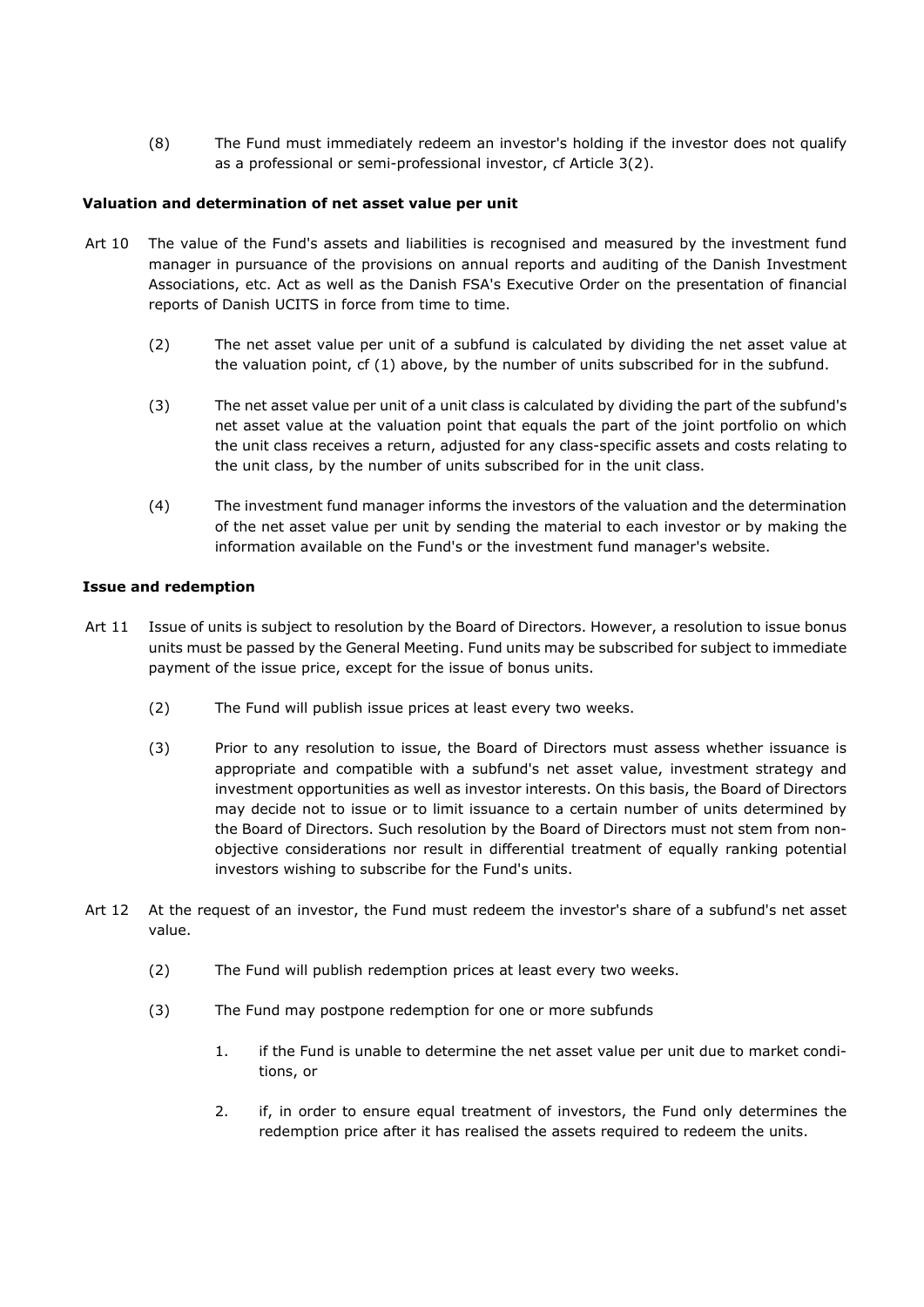# **Methods for calculation of issue and redemption prices**

# Art 13 *Double-pricing method*

Under the double-pricing method, the issue price is determined as the net asset value per unit, cf Article  $10(2)-(4)$ , cf  $(1)$ , calculated at the time of issuance, plus an amount to cover the cost of purchasing financial instruments and incidental issue costs, including administration costs, printing costs, advertising costs and fees to intermediaries and underwriters of the issue.

 (2) Under the double-pricing method, the redemption price is determined as the net asset value per unit, cf Article  $10(2)-(4)$ , cf  $(1)$ , at the time of redemption, less an amount to cover the cost of selling financial instruments and incidental redemption costs.

# Art 14 *Single-pricing method*

The Fund sets one or more dates for the valuation, cf Article  $10(2)-(4)$ , cf  $(1)$ , of units in a subfund or unit class. If applying the single-pricing method to settle any requests for issue or redemption of units received by the Fund, the Fund must determine the issue and redemption prices as the net asset value per unit, cf Article 10(2)-(4), cf (1), at the next valuation point.

# Art 15 *Modified single-pricing method*

The Fund sets one or more dates for the valuation of units in a subfund or unit class. If applying the modified single-pricing method to settle any requests for issue or redemption of units received by the Fund, the Fund must determine the issue and redemption prices as the net asset value per unit, cf Article 10(2)-(4), cf (1), at the next valuation point.

 (2) If net issuance for the period exceeds a number of units specified by the Board of Directors, the Fund must adjust the net asset value per unit, cf Article  $10(2)-(4)$ , cf  $(1)$ , by adding a fee to the issue price to cover trading costs. If net redemption for the period exceeds a number of units specified by the Board of Directors, the Fund must adjust the net asset value per unit, cf Article 10, by deducting a fee from the redemption price to cover trading costs. The Fund's Board of Directors will determine the issue and redemption fees.

# **General meetings**

- Art 16 The General Meeting is the ultimate authority of the Fund.
	- (2) General meetings are held in Greater Copenhagen.
	- (3) An Annual General Meeting is held every year before the end of April.
	- (4) Extraordinary general meetings are held at the request of investors who together represent at least 5% of the total nominal value of units in the Fund/a subfund/a unit class or at the request of at least two members of the Board of Directors or the Fund's auditor.
	- (5) General meetings must be convened and the agenda communicated at not less than two weeks' and not more than four weeks' written notice to all investors registered by name in the Fund's register of investors who have so requested and by announcement on the Fund's website and/or in daily newspapers at the Board of Directors' discretion.
	- (6) In the notice convening a general meeting, the Fund must include the business to be transacted at the general meeting. The key points of any proposed amendments to the Articles of Association to be considered at the general meeting must be included in the notice.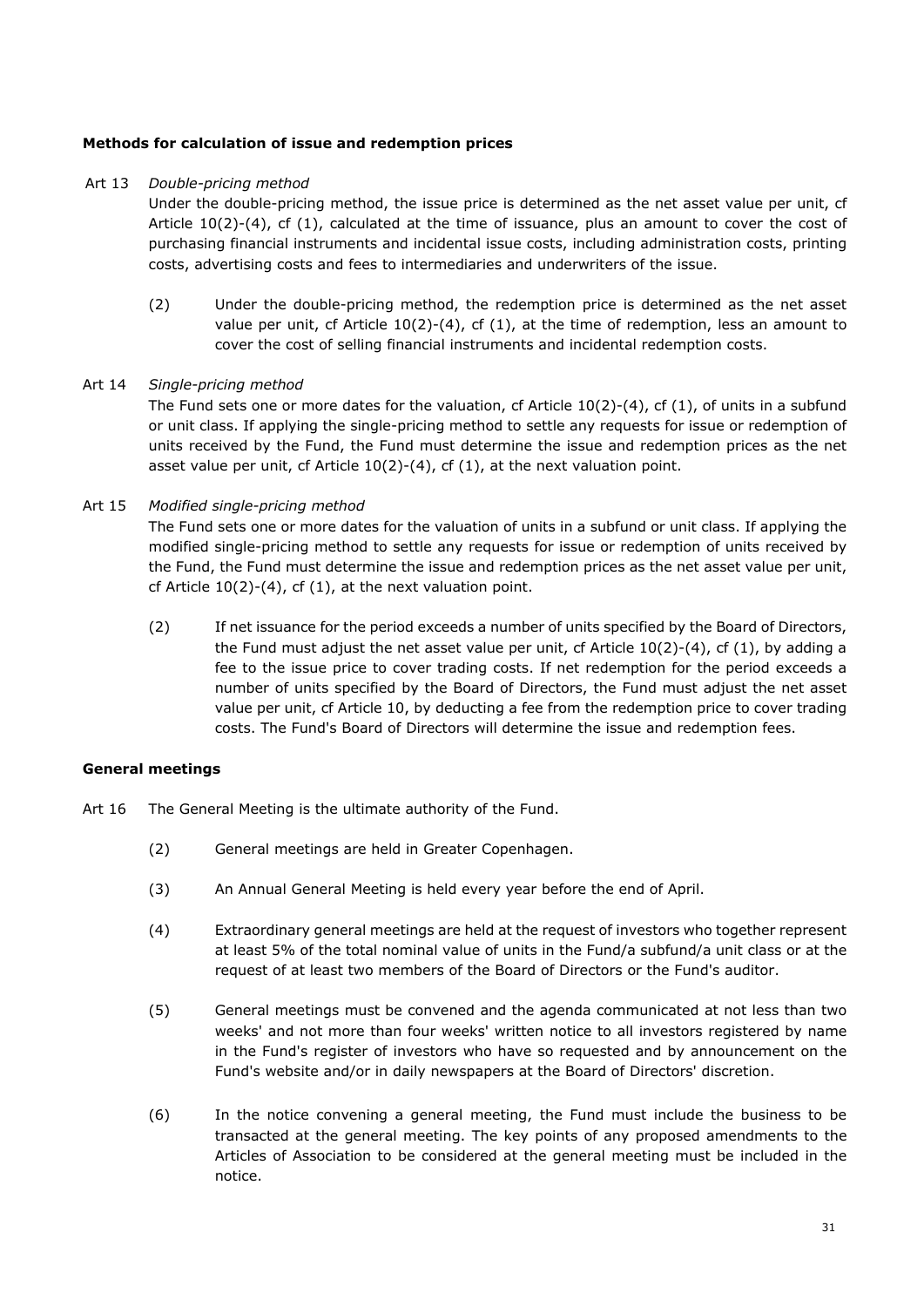- (7) The agenda and the complete proposals and in the case of an Annual General Meeting, the annual report including the auditor's report – must be available for inspection by the investors not later than two weeks prior to the general meeting.
- (8) In order to be considered at the Annual General Meeting, proposals from investors must be submitted in writing to the Board of Directors by 1 February of the year of the general meeting.
- Art 17 The Board of Directors appoints a chairman of the general meeting. The chairman decides all matters relating to the lawfulness of the general meeting, proceedings and voting.
	- (2) The Fund enters the minutes of the proceedings at general meetings into a minute book. The minute book is signed by the chairman of the meeting. The minute book or a certified transcript thereof must be made available for inspection by the investors at the Fund's offices not later than two weeks after the general meeting.
- Art 18 The agenda of the annual general meeting must include the following items:
	- 1. Presentation of the annual report for approval, including the management commentary on the activities of the Fund during the past financial year and proposal for the appropriation of proceeds from asset realisation, if relevant, as well as approval of the remuneration of the members of the Board of Directors
	- 2. Proposals by investors or the Board of Directors
	- 3. Election of members of the Board of Directors
	- 4. Appointment of auditors
	- 5. Any other business.
- Art 19 All investors registered with the Fund together with their advisers, if any, are entitled to attend the general meeting. Registration must be made to the Fund not later than five business days prior to the general meeting against presentation of adequate evidence of their units in the Fund.
	- (2) Voting rights can only be exercised by investors for any units that have been registered in the name of the investor in the Fund's register of investors one week prior to the general meeting.
	- (3) The powers exercised by the General Meeting of the Fund are vested in the investors in a subfund in respect of approval of the subfund's financial statements, amendments to the provisions of the Articles of Association on the placement of the subfund's assets and the transfer, winding-up, merger or demerger of the subfund and any other issues relating exclusively to the subfund.
	- (4) The powers exercised by the General Meeting of the Fund are vested in the investors in a unit class in respect of changes to the specific characteristics of the unit class, the discontinuation of the unit class and any other issues relating exclusively to the unit class.
	- (5) Each investor has one vote per DKK 100 nominal value of units in subfunds/unit classes denominated in DKK. In subfunds or unit classes denominated in other currencies, the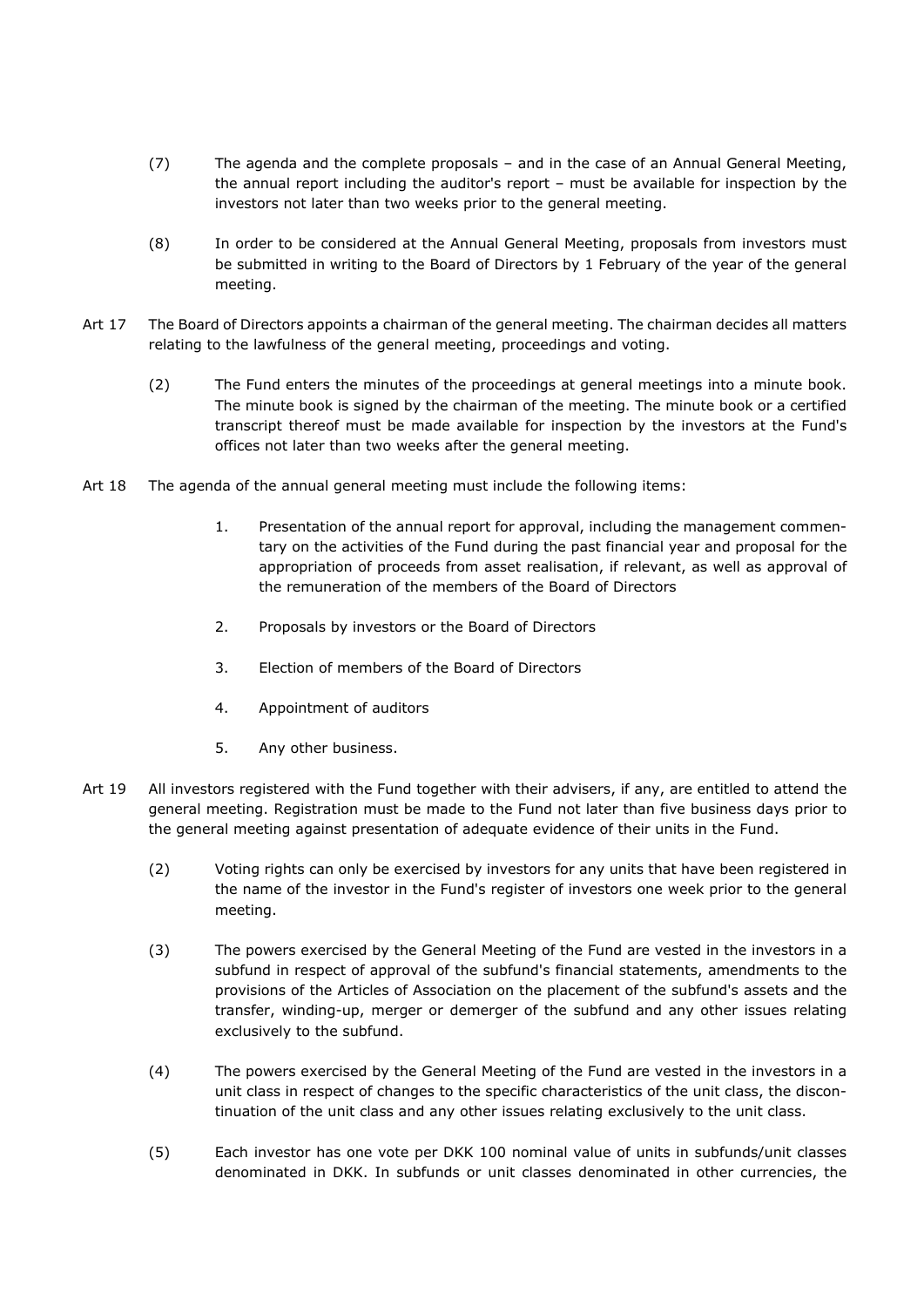number of votes is calculated by multiplying the nominal value of the investor's total units by Danmarks Nationalbank's official exchange rate relative to DKK one week prior to the general meeting and dividing the result by 100. The resulting number of votes is rounded down to the nearest whole number. However, each investor has at least one vote.

- (6) Each investor is entitled to attend the general meeting by proxy. A written and dated instrument of proxy must be produced.
- (7) Resolutions at general meetings are passed by a simple majority of votes with the exception of the cases referred to in Article 20.
- (8) There are no restrictions on voting rights.
- (9) Voting rights cannot be exercised in respect of units held by a subfund in other subfunds of the Fund.
- (10) No audio or video recording of the general meeting is allowed without the Board of Directors' explicit consent.

# **Amendment to the Articles of Association, merger, demerger and winding-up etc**

- Art 20 Resolutions to amend the Articles of Association and resolutions to wind up or merge the Fund are valid only if adopted by at least two thirds of the votes cast and of the net asset value represented at the general meeting.
	- (2) Resolutions to amend the provisions of the Articles of Association on the placement of a subfund's assets, the winding-up, demerger or transfer of a subfund or merger of the discontinuing unit are made by the investors in the subfund at the general meeting. Resolutions to amend the Articles of Association are valid only if adopted by at least two thirds of the votes cast and of the net asset value of the subfund represented at the general meeting.
	- (3) Resolutions to amend the provisions of the Articles of Association on the specific characteristics of a unit class or the discontinuation of a unit class are made by the investors in the unit class at the general meeting. Such resolutions are valid only if adopted by at least two thirds of the votes cast and of the net asset value of the unit class represented at the general meeting.
	- $(4)$  Irrespective of Article 20(1), merger resolutions for the continuing unit are made by the Board of Directors.

# **Board of Directors**

- Art 21 The Board of Directors is elected by the General Meeting and consists of not less than three and not more than five members.
	- (2) The Board of Directors elects a chairman from among its members.
	- (3) All members of the Board of Directors are elected for a term of one year. Re-election is possible.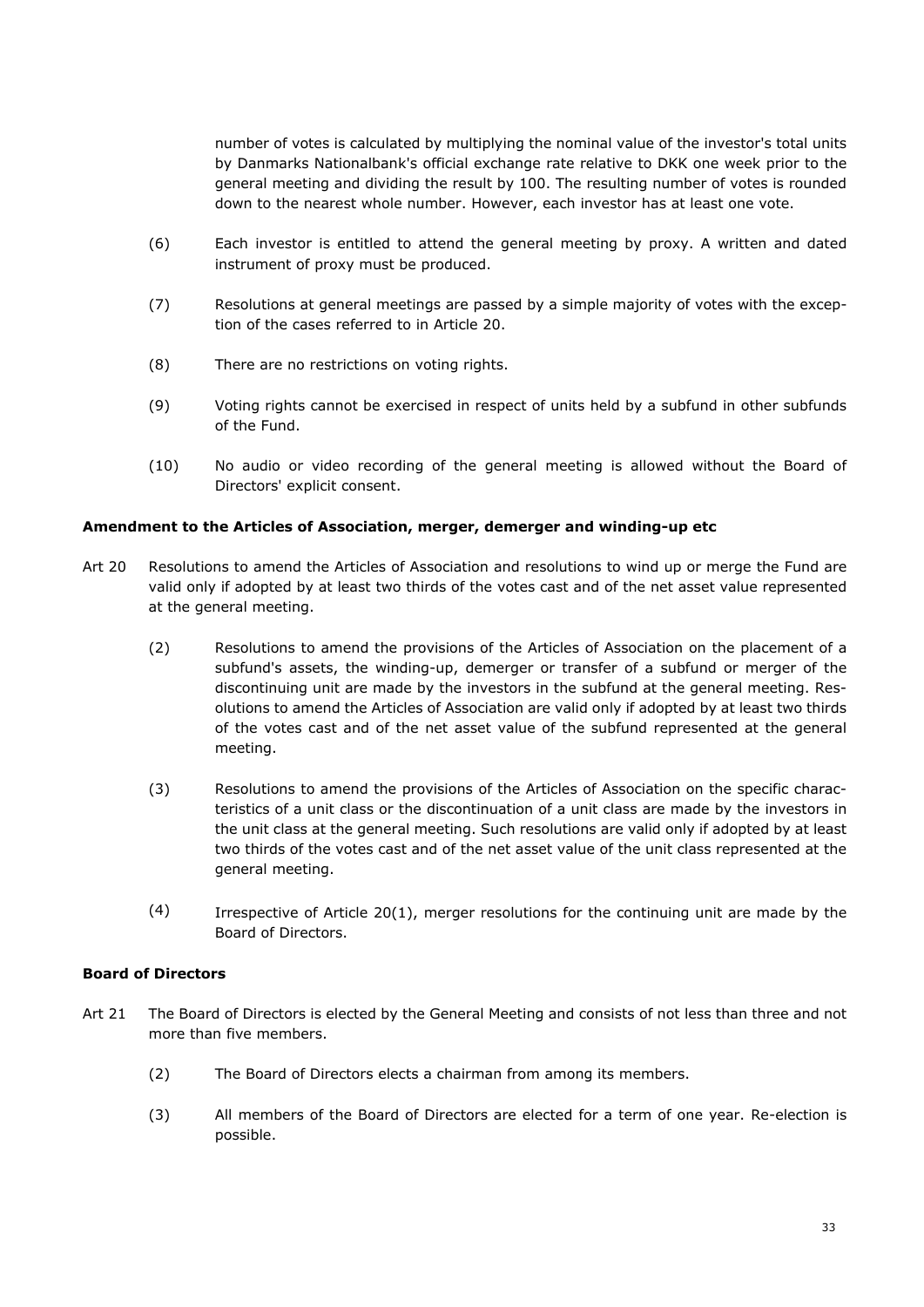- (4) Any member of the Board of Directors must retire at the general meeting held after the end of the financial year in which the member attains the age of 70 at the latest.
- (5) The Board of Directors forms a quorum when more than half its members are present. Board resolutions are passed by a simple majority of votes. In case of an equality of votes, the Chairman has the casting vote.
- (6) Members of the Board of Directors receive annual remuneration in an amount subject to approval by the General Meeting.
- Art 22 The Board of Directors is responsible for the overall management of the affairs of the Fund.
	- (2) The Board of Directors must ensure that the activities of the Fund are organised appropriately and comply with legislation and the Articles of Association.
	- (3) The Board of Directors is authorised to make such amendments to the Fund's Articles of Association as are required by amendments to legislation or ordered by public authorities. The Board of Directors is also authorised to update schedules to the Articles of Association.
	- (4) The Board of Directors may open new subfunds and unit classes in new subfunds, as well as unit classes in existing subfunds if the General Meeting has previously decided that the subfund may be divided into unit classes, and is authorised to make such amendments to the Articles of Association as are required or are prescribed by public authorities.
	- (5) The Board of Directors decides whether to apply for admission of the Fund's units in one or more subfunds or unit classes to trading on a regulated market. The General Meeting alone is authorised to decide to delist a subfund or a unit class from a regulated market.
	- (6) The Board of Directors is authorised to make interim distributions in the Fund's subfunds, cf Article 28(3).

# **Administration/investment fund manager**

- Art 23 The Board of Directors must appoint an investment fund manager who is authorised to manage alternative investment funds, cf section 5(2) of the Danish Alternative Investment Fund Managers etc. Act. The Board of Directors may decide to change investment fund managers.
	- (2) The investment fund manager undertakes the day-to-day management of the Fund.
	- (3) On request to the Fund's offices, the investment fund manager makes available the information, and any material changes thereto, to investors which is required pursuant to section 62 of the Danish Alternative Investment Fund Managers etc. Act.

# **Power to bind the Fund**

- Art 24 The Fund is bound by the joint signatures of
	- 1. two members of the Board of Directors, or
	- 2. a member of the Board of Directors and a member of the Executive Board of the Fund's manager.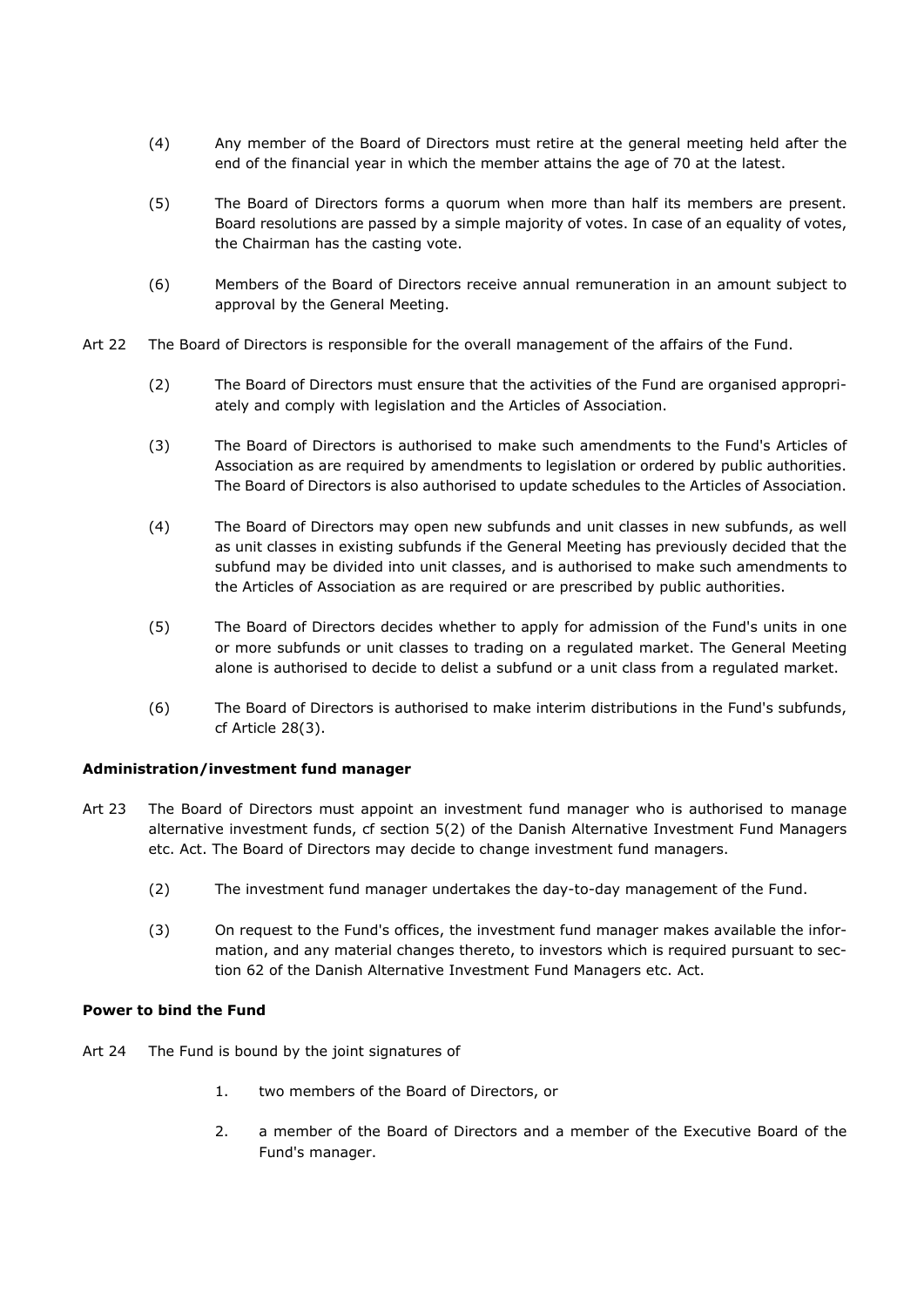- (2) . The Board of Directors may delegate authority to act on its behalf.
- (3) The Board of Directors decides who is entitled to exercise the voting rights in relation to the Fund's financial instruments.

# **Costs**

- Art 25 Each subfund and unit class of the Fund bears its own costs.
	- (2) Overhead costs incurred in connection with the activities of the Fund in a financial year are distributed among the subfunds/unit classes taking into consideration their resource consumption in terms of investment and administration during the period and their net asset values at the beginning of the period.
	- (3) Subfunds or unit classes that have not existed throughout the entire financial year bear a proportionate share of overhead costs.
	- (4) Overhead costs are the costs which cannot be attributed to the individual subfunds or unit classes.

# **Depositary**

- Art 26 The Fund's financial instruments must be managed and kept by a depositary that is authorised to act as depositary of an alternative investment fund. The Board of Directors may decide to change depositaries.
	- (2) If a subfund wants to invest in financial instruments in a third party country where legislation requires that such financial instruments be kept in an account or in custody by a local entity, and where no local entity complies with the delegation requirements stipulated in section 54(2)(v)(b) of the Danish Alternative Investment Fund Managers etc. Act, delegation may take place provided that the conditions in section 57 of the Danish Alternative Investment Fund Managers etc. Act are met.

# **Annual report, audit and profit**

- Art 27 The financial year of the Fund is the calendar year. For each financial year, the Fund's Board of Directors presents an annual report in accordance with the Danish Financial Statements Act. The annual report is adapted to reflect the Fund's special activities and comprises at least a management commentary and a management statement for the Fund and financial statements comprising balance sheet, income statement and notes, including accounting policies, for each subfund. Accounting policies may be prepared as a joint statement for the subfunds. The information in the management commentary which is identical for all the Fund's subfunds may be disclosed at fund level, indicating clearly and specifically that the information applies to all the Fund's subfunds.
	- (2) The annual report is audited by at least one state-authorised public accountant appointed by the General Meeting. The audit does not include the management commentary or the supplementary reports included in the annual report.
	- (3) The latest audited annual report is available on request to the Fund.
	- (4) The Fund may present its annual report in English.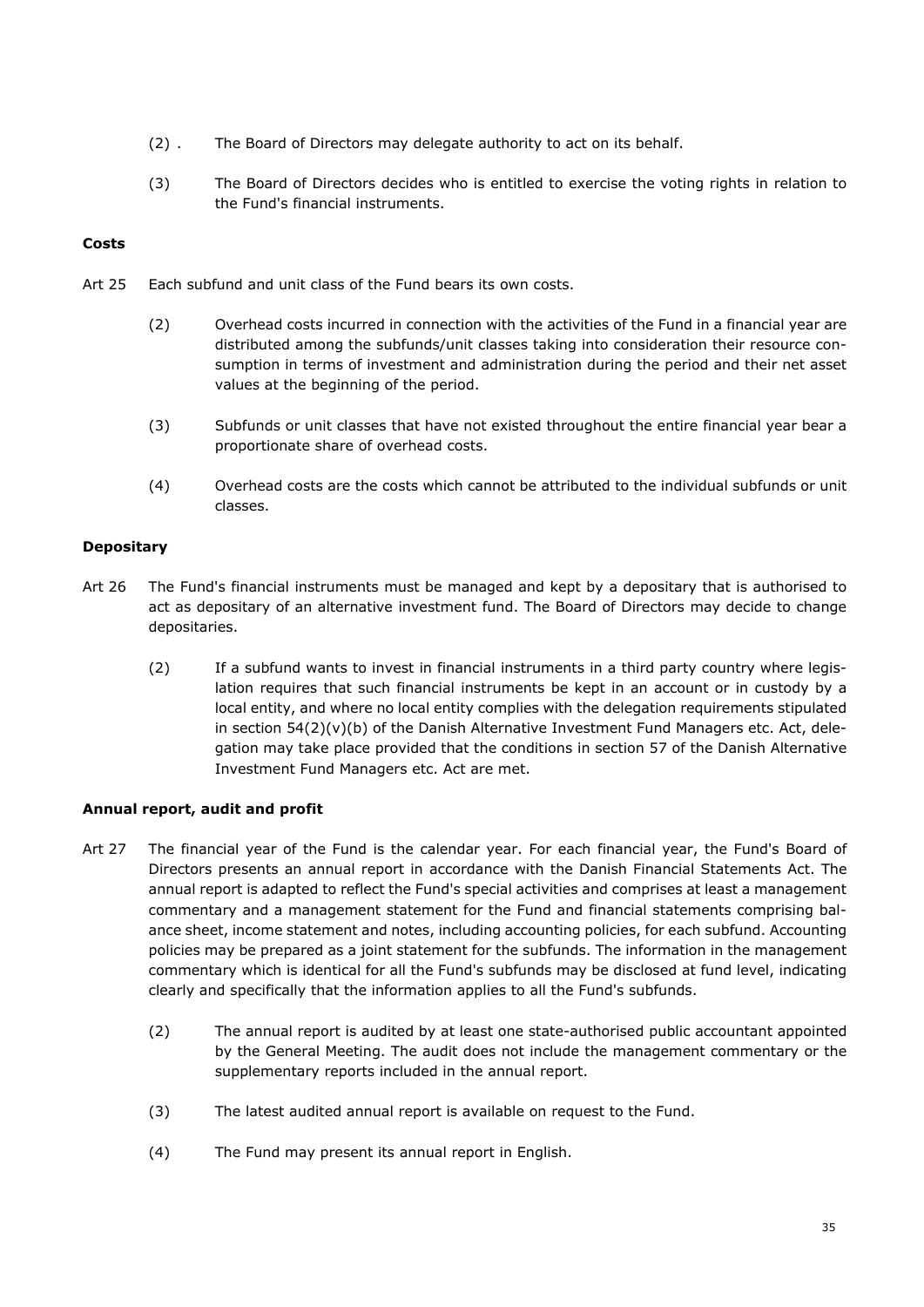- Art 28 Income subfunds pay distributions that satisfy the minimum distribution requirements of section 16C of the Danish Tax Assessment Act.
	- (2) Any proceeds from the realisation of assets in general are transferred to net assets attributable to members of the subfund unless otherwise decided by the General Meeting on the recommendation of the Board of Directors.
	- (3) Income subfunds may, after the end of the financial year but before the annual general meeting, make distributions that comply with the minimum distribution requirements laid down in section 16C of the Danish Tax Assessment Act. If the distribution exceptionally does not comply with the provisions of section 16C of the Danish Tax Assessment Act, it may be decided to distribute an additional amount. The Annual General Meeting must approve the size of such distribution.
	- (4) Dividend from units in an income subfund registered with a central securities depositary is payable via the investor's account with the account-holding institution.
	- (5) In accumulation subfunds, the net profit is transferred to net assets attributable to unitholders.

# o-o-0-o-o

Adopted at the Annual General Meeting held on 21 April 2021.

Copenhagen, 21 April 2021

Board of Directors:

\_\_\_\_\_\_\_\_\_\_\_\_\_\_\_\_\_\_\_\_\_\_\_\_\_\_ Jesper Lau Hansen

\_\_\_\_\_\_\_\_\_\_\_\_\_\_\_\_\_\_ Kim Høibye

\_\_\_\_\_\_\_\_\_\_\_\_\_\_\_\_\_\_\_\_\_\_\_\_\_\_ Henrik Vincents Johansen

\_\_\_\_\_\_\_\_\_\_\_\_\_\_\_\_\_\_\_\_\_\_\_\_ Tine Roed